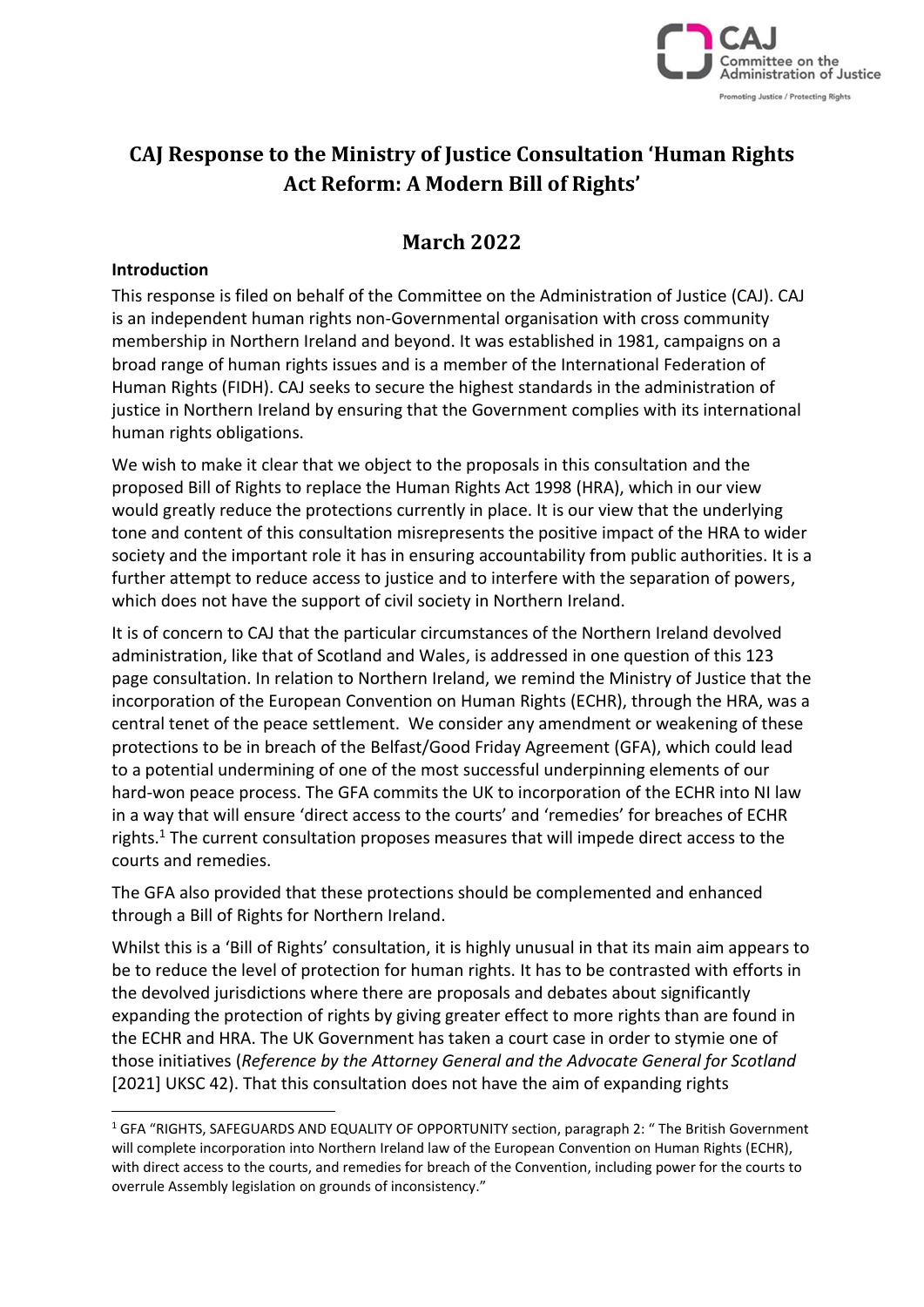protection is apparent from the fact it is proposing adding only one right, the right to a jury trial, and even there the proposal has not been thought-through.

CAJ responded<sup>2</sup> to the Independent Review of the Human Rights Act (IRHRA), chaired by Sir Peter Gross QC, which resulted in a 580-page report published on 14 December 2021 at a considerable cost to the public purse. It is clear however, that the government has significantly departed from its findings. While it is asserted that this consultation is in response to the finding of the IRHRA the Ministry of Justice launched this current consultation on the same day as the IRHRA report was published, which raises questions about how much consideration was given to the work and recommendations of the panel of experts of the IRHRA. As Sir Peter Gross has indicated in his evidence to the House of Commons Justice Committee<sup>3</sup>, he had expected an actual response to this substantial piece of work, but now does not expect to receive it. Instead, we have a potentially far-reaching consultation, which ignores many of the findings made by the IRHRA.

#### **Political backdrop**

As we have previously noted in our response to the IRHRA there have been many attempts by Conservative Governments to weaken or entirely scrap the HRA and this consultation is the most recent attempt to do so. As the 2015 Conservative Party Manifesto outlined:

'The next Conservative Government will scrap the Human Rights Act, and introduce a British Bill of Rights. This will break the formal link between British courts and the European Court of Human Rights, and make our own Supreme Court the ultimate arbiter of human rights matters in the UK.'<sup>4</sup>

The 2019 Conservative Party Manifesto committed to updating the Human Rights Act and Administrative Law:

'…to ensure that there is a proper balance between the rights of individuals, our vital national security and effective Government. We will ensure that judicial review is available to protect the rights of the individuals against and it is not abused to conduct politics by another means or to create needless delays.'<sup>5</sup>

At the same time, we have also witnessed an apparent willingness to weaken the rule of law amongst members of the current Government. As well as attacks on 'leftist lawyers' from the most senior levels of Government, namely the Prime Minister and Home Secretary<sup>6</sup>. We have had also witnessed a false 'witch-hunt' narrative relating to historic offences in Northern Ireland, including the official assertion that prosecutorial decisions have been

- 4 See page 60: http://ucrel.lancs.ac.uk/wmatrix/ukmanifestos2015/localpdf/Conservatives.pdf
- 5 See page 48: https://assets-global.website-

<sup>2</sup> https://caj.org.uk/wp-content/uploads/2021/03/CAJ-Response-to-the-Independent-Human-Rights-Act-Review-Mar-21.pdf

<sup>3</sup> https://parliamentlive.tv/Event/Index/b5b2be72-41d2-46aa-b4ab-59c9106941c1

files.com/5da42e2cae7ebd3f8bde353c/5dda924905da587992a064ba\_Conservative%202019%20Manifesto.pd f

<sup>6</sup> https://www.theguardian.com/law/2020/oct/06/legal-profession-hits-back-at-boris-johnson-over-leftylawyers-speech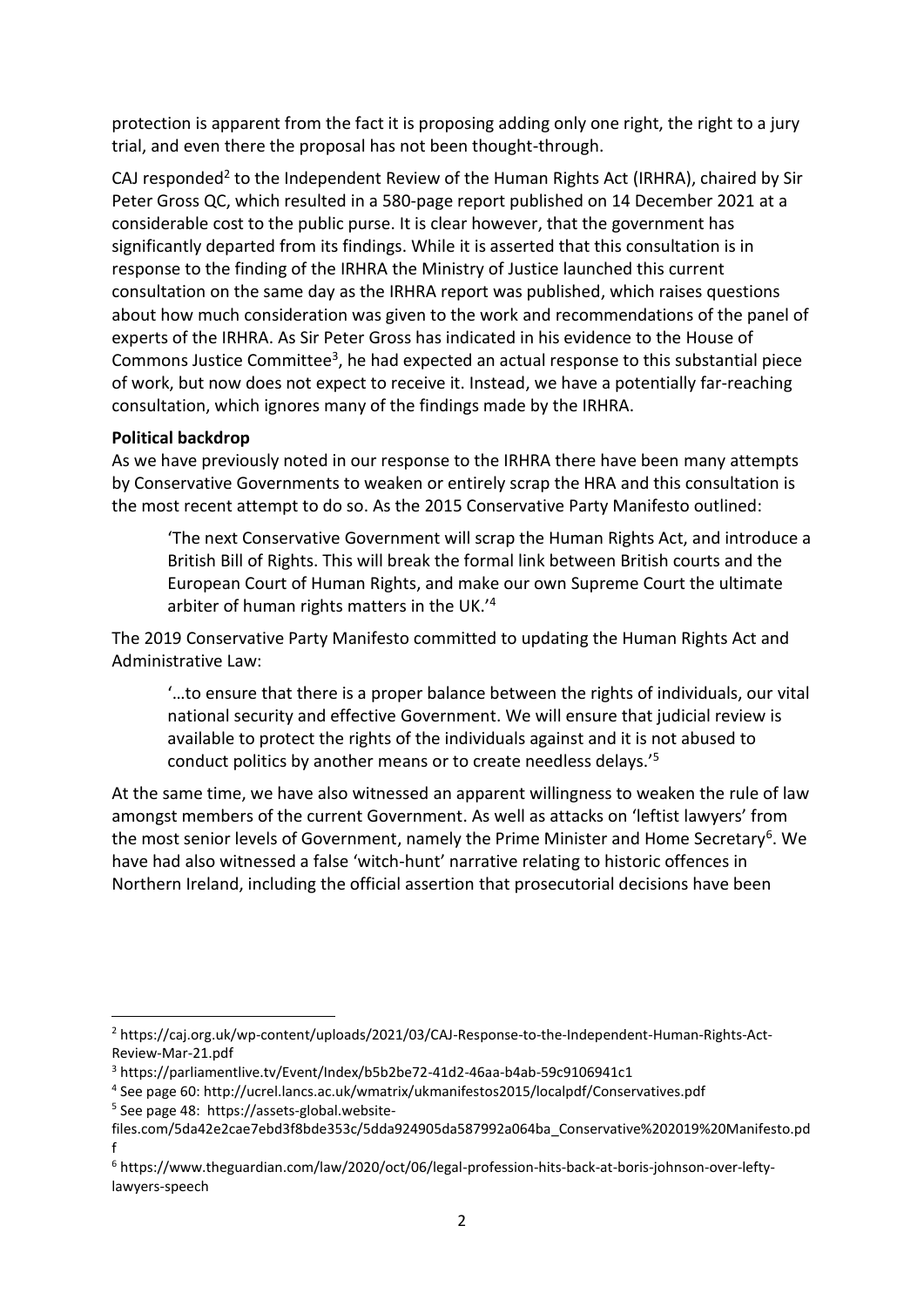'vexatious',<sup>7</sup> fundamentally undermining the constitutional principles of the rule of law and the separation of powers: key cornerstones of a democratic society.

This consultation also takes place against the background of other measures undermining the rule of law by the present Government. In relation to Northern Ireland a UK Command Paper<sup>8</sup> proposes a sweeping unconditional amnesty for all 'Troubles-related incidents' in the form of a statute of limitations. These proposals to legislate to end all meaningful investigations and legal proceedings provide for an irrefutably broad, unconditional amnesty even more expansive than that introduced by General Pinochet in Chile.<sup>9</sup> UN special procedures experts have raised 'grave concerns' about these proposals as they place the UK in 'flagrant violation of its international obligations<sup>'10</sup> and would lead to 'impunity'.<sup>11</sup>

The Government has also legislated for the Covert Human Intelligence Sources (Criminal Conduct) Act 2021, which allows the intelligence and security services, as well as a range of other public authorities, to issue criminal conduct authorisations for agents.<sup>12</sup> The Act places no express limits on the crimes that can be authorised, including murder and torture, and reverses the reforms of the NI peace process by bypassing the independent role of the prosecution service in relation to criminal offences committed by informants, instead rendering such crimes 'lawful for all purposes'.

The Internal Market Bill, now Act, also, in its original form, explicitly broke international law - as was openly conceded by the NI Secretary of State - by disregarding Northern-Ireland related provisions of the treaty with the EU, signed only nine months before.

Successive UK Governments have also shown a lack of respect for the ECtHR in refusing to implement its judgments relating to the legacy of the conflict in Northern Ireland since 2001. CAJ has carriage of a number of relevant cases and has a general brief to combat impunity in dealing with our conflicted past. The Council of Europe's Committee of Ministers, continues to supervise the (non) implementation of a number of the *McKerr Group of Cases<sup>13</sup>* from two decades ago concerning the actions of the security forces in cases where the UK was found to have violated Article 2 ECHR. A number of these cases have been the subject of further domestic litigation and findings of Article 2 ECHR violations in the Northern Ireland Courts and by the UKSC, which reflects the central importance of the HRA in addressing the legacy of the Northern Ireland conflict in the absence of an

<sup>10</sup>[https://www.ohchr.org/EN/NewsEvents/Pages/DisplayNews.aspx?NewsID=27371&LangID=E&utm\\_source=](https://www.ohchr.org/EN/NewsEvents/Pages/DisplayNews.aspx?NewsID=27371&LangID=E&utm_source=miragenews&utm_medium=miragenews&utm_campaign=news) [miragenews&utm\\_medium=miragenews&utm\\_campaign=news](https://www.ohchr.org/EN/NewsEvents/Pages/DisplayNews.aspx?NewsID=27371&LangID=E&utm_source=miragenews&utm_medium=miragenews&utm_campaign=news)

<sup>7</sup> For a deconstruction of the 'Witch-hunt' narrative see pp 8-15 'Stormont House Agreement: A Critical Analysis of Proposals on Dealing with the Past in Northern Ireland' CAJ/Queens University Belfast School of Law Model Bill Team, April 2020. https://www.dealingwiththepastni.com/project-outputs/projectreports/prosecutions-imprisonment-and-the-stormont-house-agreement-a-critical-analysis-of-proposals-ondealing-with-the-past-in-northern-ireland

<sup>8</sup> <https://www.gov.uk/government/publications/addressing-the-legacy-of-northern-irelands-past>

<sup>&</sup>lt;sup>9</sup> See: 'Model Bill Team Response to the UK Government Command Paper on Legacy in NI' September 2021 https://www.dealingwiththepastni.com/project-outputs/project-reports/model-bill-team-response-to-the-ukgovernment-command-paper-on-legacy-in-ni

<sup>11</sup>[https://www.coe.int/en/web/commissioner/-/northern-ireland-legacy-proposals-must-not-undermine](https://www.coe.int/en/web/commissioner/-/northern-ireland-legacy-proposals-must-not-undermine-human-rights-and-cut-off-victims-avenues-to-justice)[human-rights-and-cut-off-victims-avenues-to-justice](https://www.coe.int/en/web/commissioner/-/northern-ireland-legacy-proposals-must-not-undermine-human-rights-and-cut-off-victims-avenues-to-justice)

 $12$ This legislation is in response to the 'Third Direction' litigation taken by CAJ, The Pat Finucane Centre, Reprieve and Privacy International, which challenged the ECHR compatibility of M15 Guidelines to authorise criminal offences by informants[. https://privacyinternational.org/legal-action/third-direction-challenge](https://privacyinternational.org/legal-action/third-direction-challenge) <sup>13</sup> [https://hudoc.exec.coe.int/eng#{%22EXECIdentifier%22:\[%22004-2202%22\]}](https://hudoc.exec.coe.int/eng#{%22EXECIdentifier%22:[%22004-2202%22]})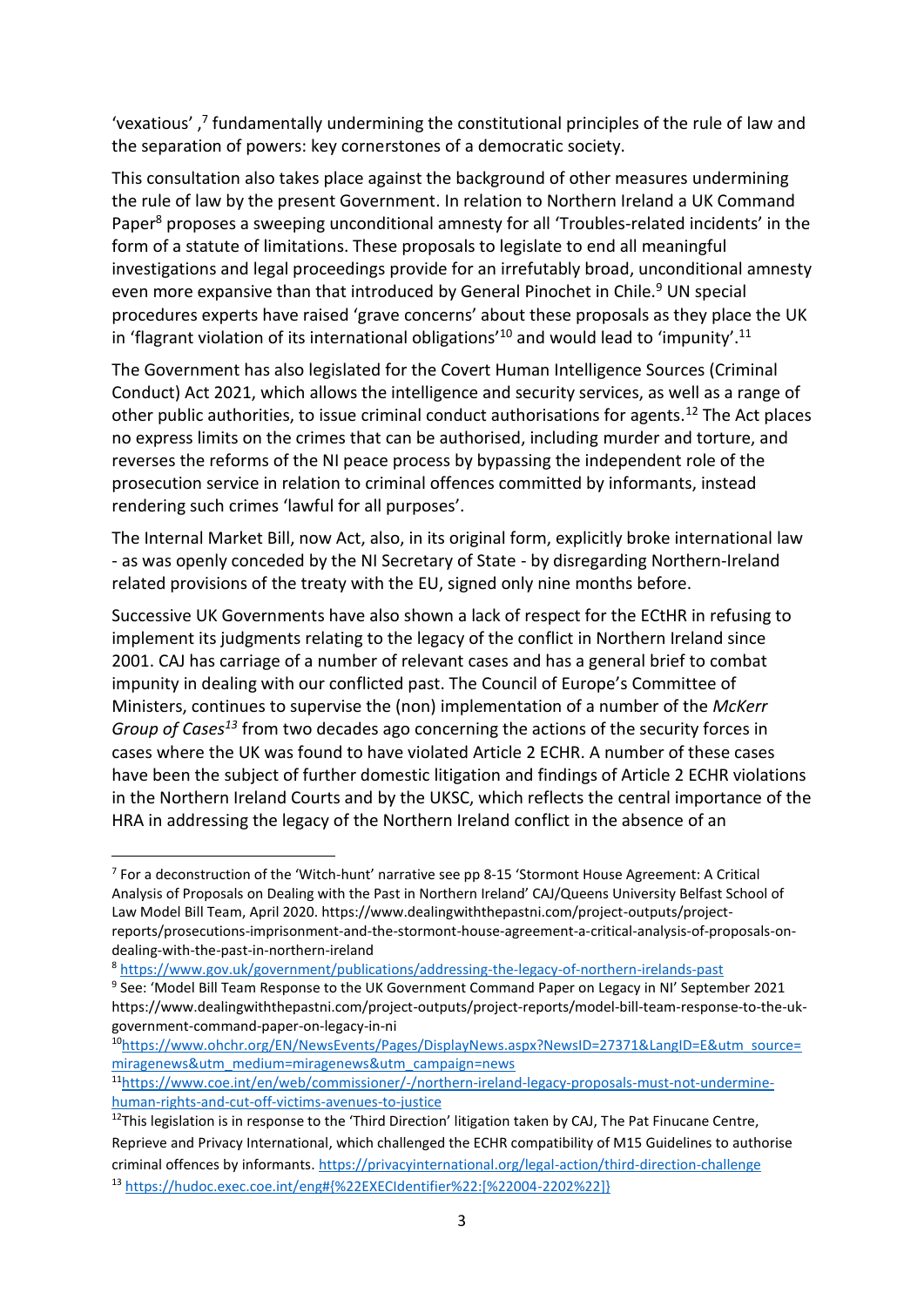overarching transitional justice mechanism. This is another example of a contempt for the rule of law.

The Judicial Review and Courts Bill is another example of the move to limit access to justice and effective remedies and the Police, Crime, Sentencing and Courts Bill with its extremely wide scope and extraordinary police powers is a clear attack on the rights to freedom of expression and assembly.

The Nationality and Borders Bill is another example of the attempts by the current Government to roll back on access to justice, human rights and equality. The impact of this Bill is so severe that the UNHCR has publicly opposed it, stating that it will undermine the UK's obligations under the Refugee Convention. UN human rights experts have stated:

'The bill instrumentalises national security concerns, increasing risks of discrimination and of serious human rights violations, in particular against minorities, migrants and refugees.'<sup>14</sup>

The Joint Committee on Human Rights found that the bill fails to meet the UK's human rights obligations<sup>15</sup> and the Bill has been publicly rejected by both the Scottish and Welsh devolved legislatures.<sup>16</sup> Despite the unanimous response to this bill, it continues to proceed through the legislative process.

This current consultation is a further attempt to weaken and limit judicial oversight of Government policy and actions. The rule of law applies to all in society including, especially, the Government. It is of note that despite the length of this consultation it does not at any stage to ask whether there is support for a UK Bill of Rights to replace the HRA. In Northern Ireland there is civil society support for the NI Bill of Rights that would supplement and provide additional rights to the ECHR, as committed to in the GFA, rather than for a regression in current protections. 17

We reject any plans to dilute or replace the HRA.

#### **Misinformation**

A lack of public understanding and sense of ownership of the HRA, combined with misrepresentation of human rights cases and issues by elements of the tabloid press has contributed to the misunderstanding and hostility to the HRA and the role of the ECtHR. Sensationalist reporting that the HRA is a 'criminals' charter' and a disproportionate focus on extradition and deportation cases has led to the UN High Commissioner for Human Rights condemning 'decades of abuse' of targeting migrants. The European Commission against Racism and Intolerance has called upon all political parties to take a firm stand

<sup>14</sup>[https://www.ohchr.org/EN/NewsEvents/Pages/DisplayNews.aspx?NewsID=28027&LangID=E#:~:text=%22Th](https://www.ohchr.org/EN/NewsEvents/Pages/DisplayNews.aspx?NewsID=28027&LangID=E#:~:text=%22The%20bill%20instrumentalises%20national%20security,to%20reverse%20these%20proposed%20measures.%E2%80%9D) [e%20bill%20instrumentalises%20national%20security,to%20reverse%20these%20proposed%20measures.%E2](https://www.ohchr.org/EN/NewsEvents/Pages/DisplayNews.aspx?NewsID=28027&LangID=E#:~:text=%22The%20bill%20instrumentalises%20national%20security,to%20reverse%20these%20proposed%20measures.%E2%80%9D) [%80%9D](https://www.ohchr.org/EN/NewsEvents/Pages/DisplayNews.aspx?NewsID=28027&LangID=E#:~:text=%22The%20bill%20instrumentalises%20national%20security,to%20reverse%20these%20proposed%20measures.%E2%80%9D)

<sup>15</sup> [Legislative Scrutiny: Nationality and Borders Bill \(parliament.uk\)](https://committees.parliament.uk/publications/8549/documents/86371/default/)

<sup>16</sup> https://www.forbes.com/sites/freylindsay/2022/02/23/scotland-joins-wales-in-rejecting-uk-anti-refugeebill/?sh=406e7997c5f4

<sup>&</sup>lt;sup>17</sup> That there is no compelling case for changing the Human Rights Act is also the view of the Joint Committee on Human Rights: Joint Committee on Human Rights *Third Report - [The Government's Independent Review of](https://publications.parliament.uk/pa/jt5802/jtselect/jtrights/89/8903.htm#_idTextAnchor001)  [the Human Rights Act](https://publications.parliament.uk/pa/jt5802/jtselect/jtrights/89/8903.htm#_idTextAnchor001)* (House of Commons, 2021) HC 89 / HL Paper 31.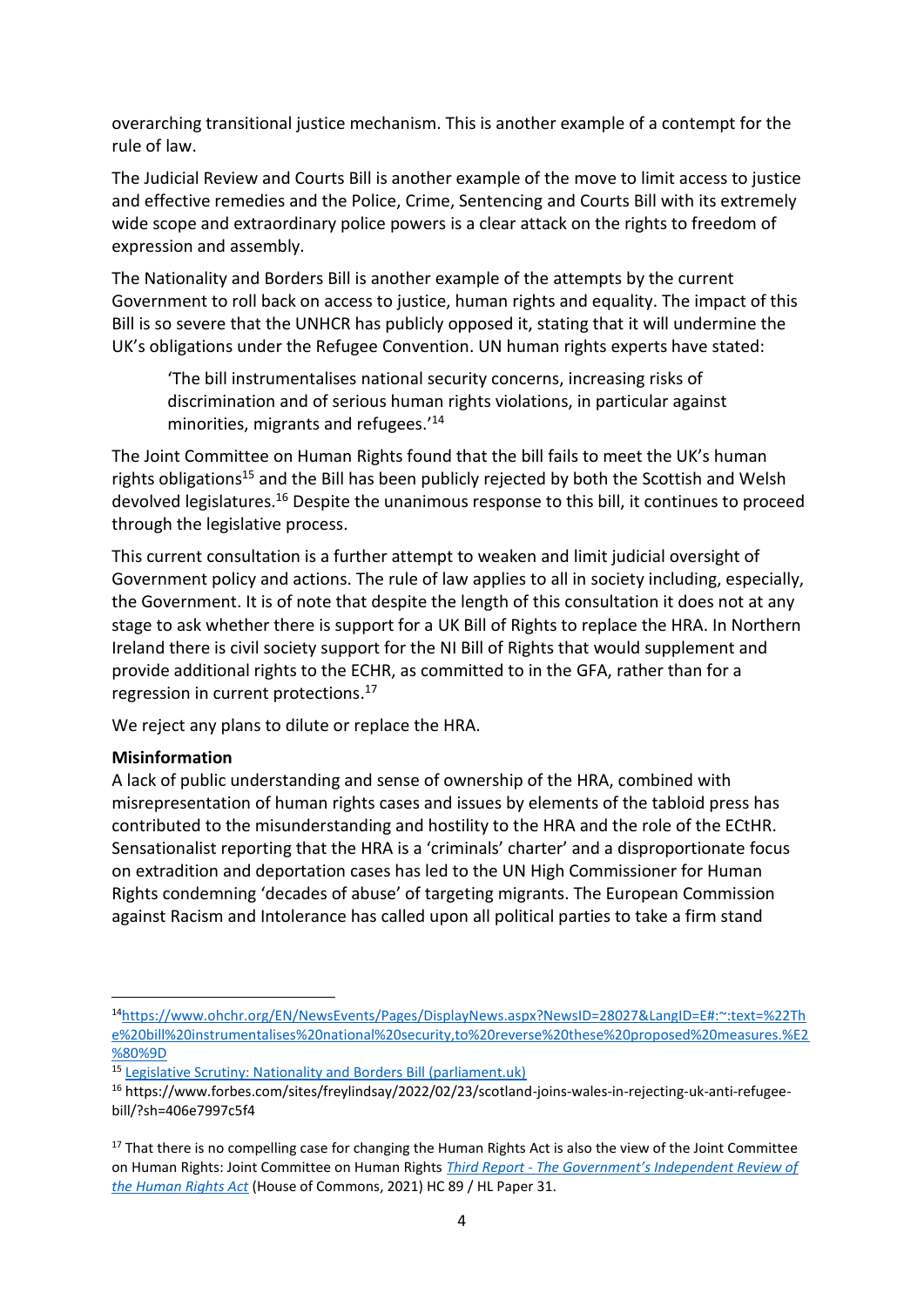against intolerant discourse and also noted that hate speech 'in some traditional media continues to be a serious problem, notably as concerns tabloid newspapers'.<sup>18</sup>

Human rights are universal and apply to everyone including those facing criminal charges, extradition or deportation and those convicted of crimes. The misinformation about the Human Rights Act and the ECHR obscures the fact that all members of society benefit from HRA/ECHR protections. This includes victims of domestic abuse, $19$  opposite-sex couples seeking civil partnership status,<sup>20</sup> people with disabilities and their families,<sup>21</sup> same-sex couples seeking access to marriage rights in Northern Ireland,<sup>22</sup> women seeking access to safe terminations in Northern Ireland,<sup>23</sup> the survivors of unmarried couples seeking access to a widow's benefit<sup>24</sup> and pensions.<sup>25</sup>

We endorse the recommendation of the IRHRA that serious consideration should be given to developing an effective programme of civil and constitutional education in schools, universities and adult education, focusing on human rights.

\_\_\_\_\_\_\_\_\_\_\_\_\_\_\_\_\_\_\_\_\_\_\_\_\_\_\_\_\_\_\_\_\_\_\_\_\_\_\_\_\_\_\_\_\_\_\_\_\_\_\_\_\_\_\_\_\_\_\_\_\_\_\_\_\_\_\_\_\_\_\_\_\_\_

*The following responds to questions in the questionnaire attached to the consultation.* 

**I. Respecting our common law traditions and strengthening the role of the Supreme Court**

**Interpretation of Convention rights: section 2 of the Human Rights Act**

**Question 1: We believe that the domestic courts should be able to draw on a wide range of law when reaching decisions on human rights issues. We would welcome your thoughts on the illustrative draft clauses found after paragraph 4 of Appendix 2, as a means of achieving this.**

We reject the illustrative draft clauses. The framing of this question is misrepresentative as these draft clauses propose weakening the connection between the European Court of Human Rights (ECtHR) and the UK. Perversely, this could lead to a greater number of cases being taken to the ECtHR and more findings of violations by the ECtHR. This would be the antithesis of 'bringing rights home' and potentially weaken the enforcement of rights domestically.

The IRHRA has examined section 2 and the interplay between UK courts and the ECtHR proposing a minor amendment to section 2 to clarify when UK courts could consider other laws. The draft clauses in Appendix 2 go far beyond the IRHRA proposals and there is no evidence base to support them. The section 2 duty to 'take account' of ECtHR jurisprudence, in so far as it is relevant, has been applied appropriately in Northern Ireland and we do not

<sup>18</sup> https://news.un.org/en/story/2015/04/496892-un-rights-chief-urges-uk-curb-tabloid-hate-speech-enddecades-abuse-targeting

<sup>19</sup> *JD and A v United Kingdom* App no 32949/17 and 34614/17, ECtHR.

<sup>&</sup>lt;sup>20</sup> R (Steinfeld and Keidan) v Secretary of State for International Development [2018] UKSC 32, [2020] Appeal Cases 1.

<sup>21</sup> *RR v Secretary of State for Work and Pensions* [2019] UKSC 52.

<sup>22</sup> *Close's Application for Judicial Review* [2020] NICA 20.

<sup>&</sup>lt;sup>23</sup> In the matter of an application by the Northern Ireland Human Rights Commission for Judicial Review [2018] UKSC 27.

<sup>24</sup> *McLaughlin's Application for Judicial Review* [2018] UKSC 48.

<sup>25</sup> *Brewster v Northern Ireland Local Government Officers' Superannuation Committee* [2017] UKSC 8.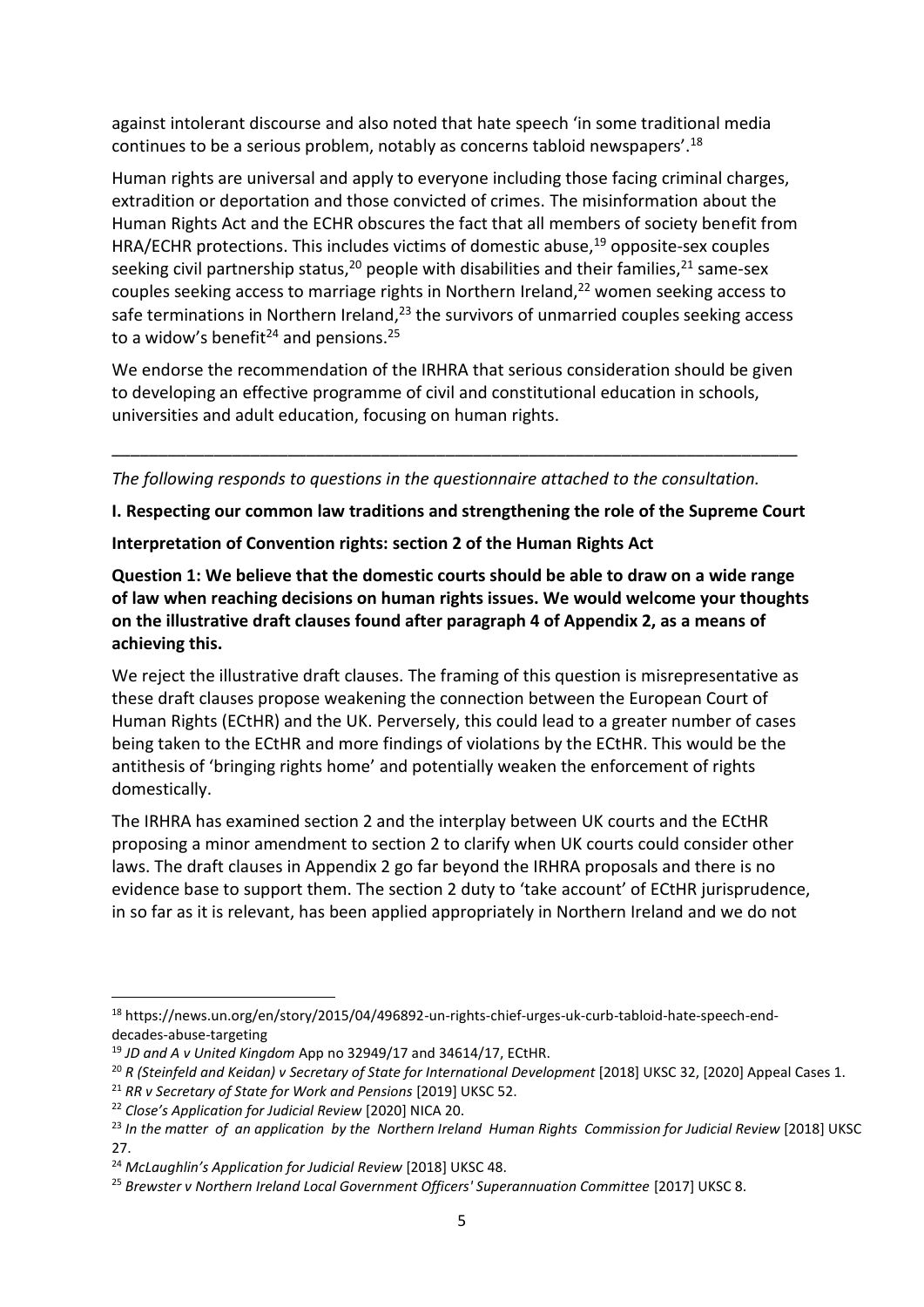believe that it is necessary or would be practical to amend this section in a manner which would diminish this duty.

# **The position of the Supreme Court**

**Question 2: The Bill of Rights will make clear that the UK Supreme Court is the ultimate judicial arbiter of our laws in the implementation of human rights.**

## **How can the Bill of Rights best achieve this with greater certainty and authority than the current position?**

Again, it is our view that this question is misleading and is not supported by evidence and the proposal is unnecessary. There is no ambiguity on the role of the UK Supreme Court as the highest court within the UK and the final arbiter of laws in the UK and there is no need to reform this. CAJ agrees with the finding of the IRHRA that UK courts have demonstrated 'judicial restraint' and that reform in this area is not necessary.

When the ECtHR issues a judgment finding the UK in breach of the ECHR, the UK Government, not UKSC, is responsible for ensuring implementation of that judgment under the supervision of the Council of Europe's Committee of Ministers. Regrettably it has failed to demonstrate full compliance with Article 2 ECHR violation findings in 2001-2003 judgments arising from the Northern Ireland conflict and they continue to remain under enhanced supervision. 26

## **Trial by Jury**

# **Question 3: Should the qualified right to jury trial be recognised in the Bill of Rights? Please provide reasons.**

The jury has been a long-standing feature of the UK legal system. CAJ supports the right to a jury trial but this consultation does not present a well thought out proposal. The consultation has a short two-paragraph discussion of the right to a jury trial

The Convention does not provide for a right to a jury trial (*Twomey and Cameron v United Kingdom*). *<sup>27</sup>* Strasbourg case law recognises that jury trials are consistent with the Convention. The Convention does require that trials be fair and this may have implications for the operation of any trials, with or without a jury (*Sander v United Kingdom* App no 34129/96, (2001) 31 European Human Rights Reports 1003).

The consultation suggests that the right to a jury trial should be as prescribed by the different legislatures (the Welsh Parliament, the Scottish Parliament and the Northern Ireland Assembly). Since restrictions on jury trials seem likely to be achieved by legislation, this suggests the effect of any such new right would be largely symbolic.

We do not believe that this proposal would provide any enhanced protection .In Northern Ireland there remains a specific separate regime for non-jury trials under the Justice and Security (NI) Act 2007. We note the UN Human Rights Committee and UN Committee against Torture have raised concern about the use of non-jury trials in Northern Ireland. While the use of non-jury trials in Northern Ireland is asserted to be a 'temporary measure' their use continues to be renewed and is subject to Parliamentary review every two years. We draw attention to the submission of the NI Human Rights Commission to the most

 $26$  Ibid 8

<sup>27</sup> App no 67318/09 and 22226/12, (7 June 2013)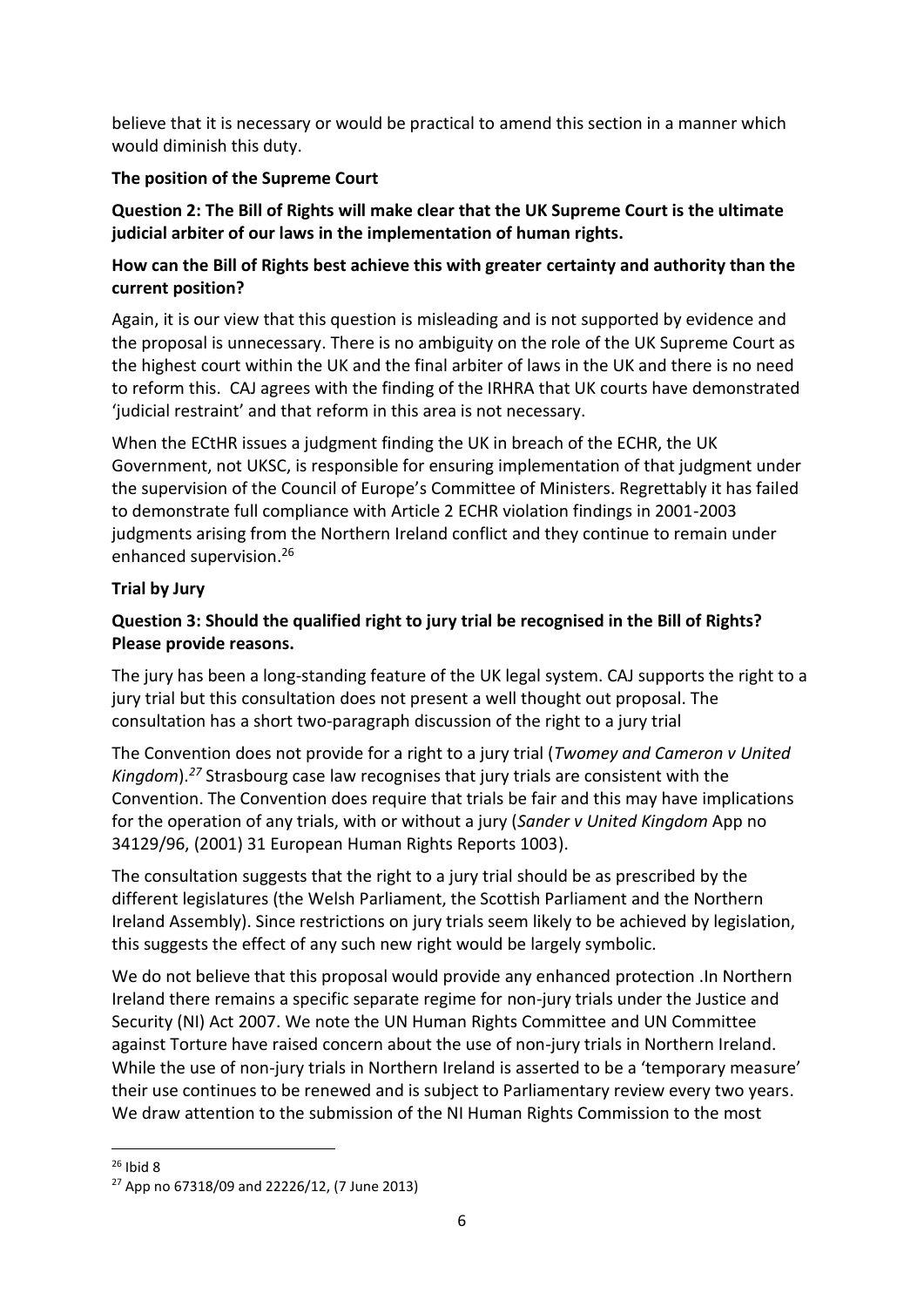recent review of these provisions.<sup>28</sup> The NI Human Rights Commission had also recommended incorporation of a 'right to trial by jury for serious offences and the right to waive it' as part of the NI Bill of Rights.<sup>29</sup>

## **Freedom of Expression**

## **Question 4: How could the current position under section 12 of the Human Rights Act be amended to limit interference with the press and other publishers through injunctions or other relief?**

It does not need to be. This is a vague question framed in a misrepresentative manner without any evidence to support it. The consultation provides contradictory statements on freedom of expression and has failed to provide evidence to demonstrate that section 12, which provides enhanced protection for freedom of expression is not operating properly. There is no need to alter the current position under section 12 given that the HRA already provides guidance on how to balance freedom of expression and when it can be interfered with.

A Private Member's Bill is currently before the Northern Ireland Assembly given that Northern Ireland does not have equivalent protections as those under the Defamation Act 2013.<sup>30</sup>

## **Question 5: The Government is considering how it might confine the scope for interference with Article 10 to limited and exceptional circumstances, taking into account the considerations above. To this end, how could clearer guidance be given to the courts about the utmost importance attached to Article 10? What guidance could we derive from other international models for protecting freedom of speech?**

Freedom of expression is protected under Article 10 ECHR. As a qualified right it can be interfered with if the interference is prescribed by law, necessary in a democratic society and proportionate to legitimate aims. Article 10(2) states that this right may be restricted in the interests of national security, territorial integrity or public safety, for the prevention of disorder or crime, for the protection of health or morals, for the protection of the reputation or rights of others, for preventing the disclosure of information received in confidence, or for maintaining the authority and impartiality of the judiciary. The consultation proposals suggest further restriction of the circumstances when this right can be interfered with, creating legal uncertainty. Once again, no evidence has been provided to support the proposition that courts need clearer guidance on the application of this right.

## **Question 6: What further steps could be taken in the Bill of Rights to provide stronger protection for journalists' sources?**

Journalists play a vital watchdog role in society in holding Government and public authorities to account. This has been of particular importance in post conflict Northern Ireland. No evidence has been provided to support the claim that stronger protection is

<sup>28</sup> <https://nihrc.org/publication/detail/nihrc-response-to-the-public-consultation-nonjury-trial-provisions> <sup>29</sup> NIHRC 'A Bill of Rights for Northern Ireland: Advice to the Secretary of State for Northern Ireland', 10 December 2008,

<sup>30</sup> [http://www.niassembly.gov.uk/assembly-business/legislation/2017-2022-mandate/non-executive-bill](http://www.niassembly.gov.uk/assembly-business/legislation/2017-2022-mandate/non-executive-bill-proposals/defamation-bill/)[proposals/defamation-bill/](http://www.niassembly.gov.uk/assembly-business/legislation/2017-2022-mandate/non-executive-bill-proposals/defamation-bill/)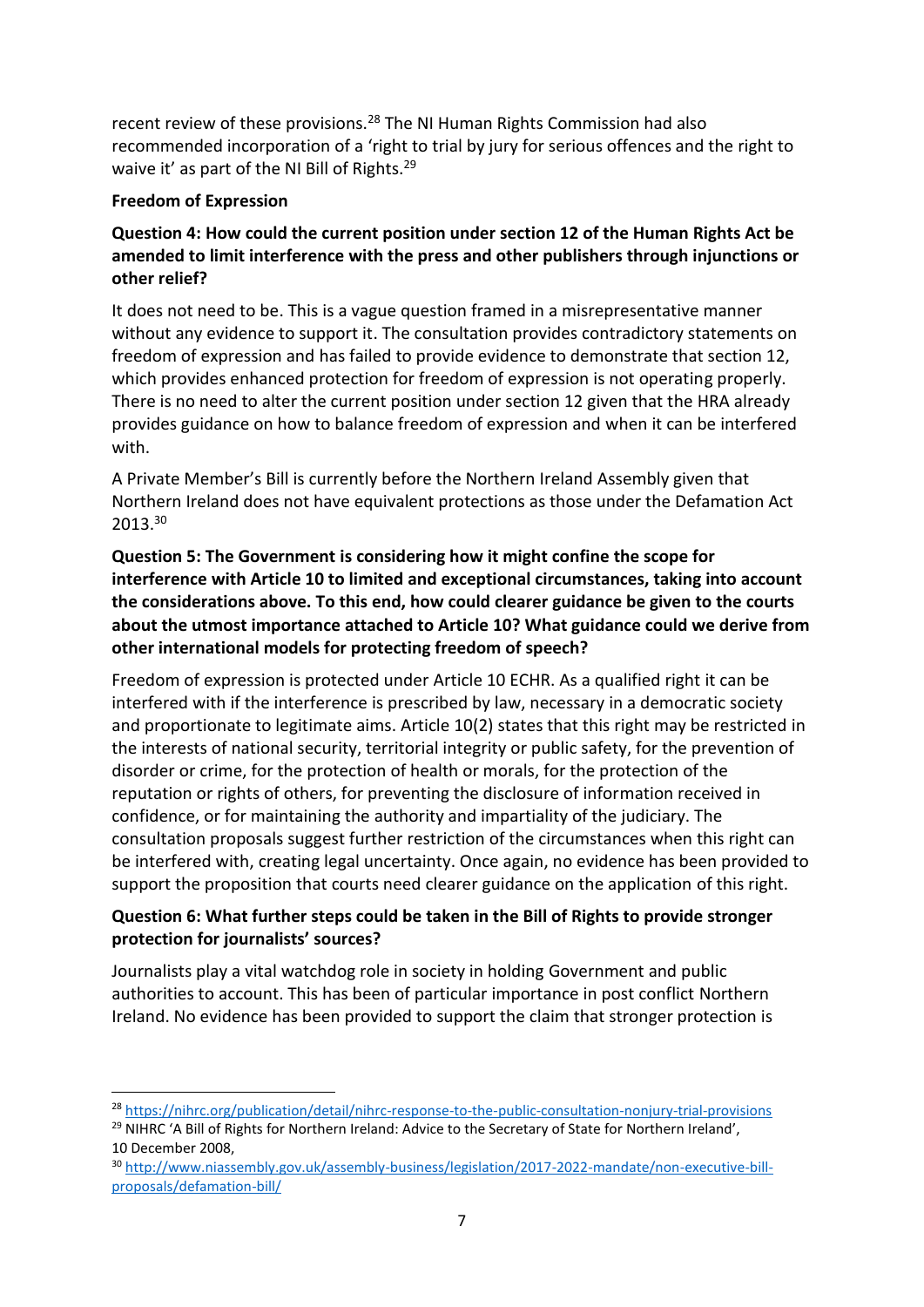needed for journalistic sources. The Contempt of Court Act 1981 and Article 10 ECHR provide such protections.

We are concerned however about the wider threat to journalism and the chill factor resulting from challenges such as that taken ex parte by the PSNI under the Police and Criminal Evidence (NI) Order 1989, Theft Act (NI) 1969 and Official Secrets Act 1989 against two award winning Northern Ireland journalists Trevor Birney and Barry McCaffrey. The PSNI obtained search warrants in respect of journalistic material provided by an anonymous source, used in the documentary 'No Stone Unturned' which addressed collusion in the Loughinisland Massacre in which 6 men were murdered by a loyalist paramilitary group in Northern Ireland. The Northern Ireland Court of Appeal in quashing the warrants, relied on *Goodwin v UK* and the protection of freedom of expression of journalists and found that the application for such warrants did not meet the requisite standard of fairness:

'on the basis of the material that has been provided to us we see no overriding requirement in the public interest which could have justified an interference with the protection of journalistic sources in this case'.<sup>31</sup>

We are also particularly concerned about the proposed reform of the Official Secrets Act including an attack on 'unauthorised disclosures' or leaks of sensitive information which will criminalise and seriously undermine the ability of investigative journalism and other public watchdogs and human rights defenders to hold Government to account.<sup>32</sup> In the Government's Command Paper proposals to address the legacy of the Northern Ireland Troubles there is no reference to the setting aside of Official Secrets Act offences. This could result in former members of the security forces being liable to prosecution if they provided statements to the information recovery body, deterring disclosure of information and thwarting the right to truth for victims and survivors.

## **Question 7: Are there any other steps that the Bill of Rights could take to strengthen the protection for freedom of expression?**

No. As outlined above we are however concerned about the proposed reform of the Official Secrets Act and the impact it will have on freedom of expression. We also note with concern the infringement on the right to protest under the Police, Crime, Sentencing and Courts Bill in England and Wales.

# **II. Restoring a sharper focus on protecting fundamental rights**

## **A permission stage for human rights claims**

**Question 8: Do you consider that a condition that individuals must have suffered a 'significant disadvantage' to bring a claim under the Bill of Rights, as part of a permission stage for such claims, would be an effective way of making sure that courts focus on genuine human rights matters? Please provide reasons.**

We object to the additional permission stage of 'significant disadvantage' being added and the use of the term 'genuine human rights matters', which is not supported by any evidence. This is a further attempt to restrict access to justice and to ensure that public

<sup>31</sup>https://www.judiciaryni.uk/sites/judiciary/files/decisions/Fine%20Point%20Films%20and%20Birney,%20McC affrey%20and%20PSNI%20and%20Durham%20Constabulary%20Applications.pdf

<sup>32</sup> [https://thedetail.tv/articles/official-secrets-act-reform-could-target-journalists-exposing-state-failings-in](https://thedetail.tv/articles/official-secrets-act-reform-could-target-journalists-exposing-state-failings-in-troubles-killings)[troubles-killings](https://thedetail.tv/articles/official-secrets-act-reform-could-target-journalists-exposing-state-failings-in-troubles-killings)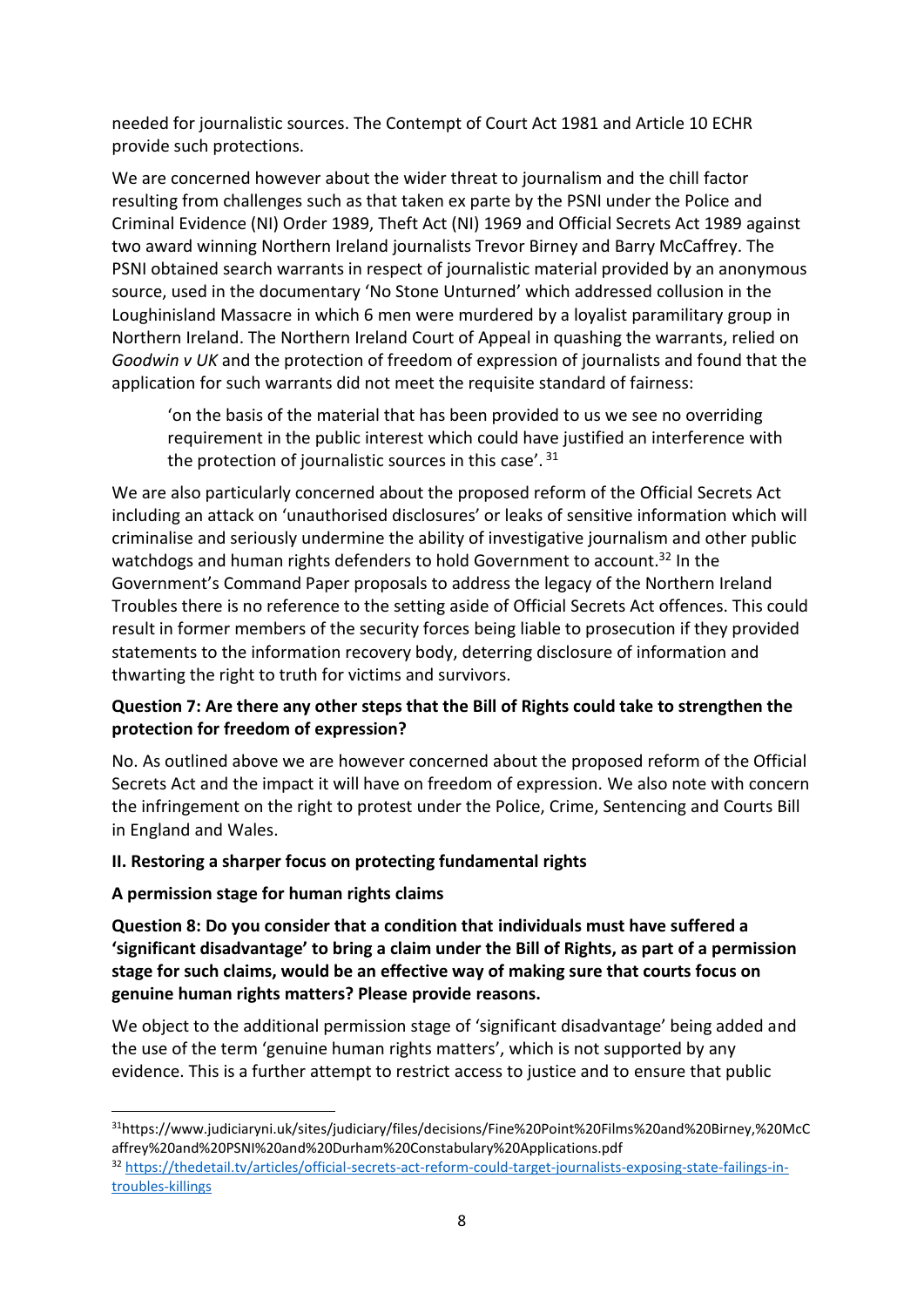authorities are not held to account. Such proposals are likely to increase the number of applications made to the European Court of Human Rights, which already has a backlog of cases, claiming violation of Article 13 ECHR (the right to an effective remedy).

While this proposal purports to replicate the ECtHR admissibility criteria under Article 35 of the ECHR it is important to note that the EctHR does not apply the 'substantial disadvantage' test in Article 2, 3, 5 ECHR and does so cautiously in cases concerning other rights.

The Human Rights Act and court system already provides sufficient safeguards to ensure that admissible cases, where the victim test under section 7 HRA, has been met, will proceed. This proposal is a further attempt to limit access to justice for those seeking to hold Government and public authorities to account.

In the context of Northern Ireland, it is our view that including such an additional permission stage will breach the GFA unqualified commitment that:

'2. The British Government will complete incorporation into Northern Ireland law of the European Convention on Human Rights (ECHR), with direct access to the courts, and remedies for breach of the Convention, including power for the courts to overrule Assembly legislation on grounds of inconsistency.'

There is no qualification to events in Northern Ireland nor an arbitrary cut of date as to when this commitment will apply.<sup>33</sup>

**Question 9: Should the permission stage include an 'overriding public importance' second limb for exceptional cases that fail to meet the 'significant disadvantage' threshold, but where there is a highly compelling reason for the case to be heard nonetheless? Please provide reasons.**

We object to the inclusion of a 'significant disadvantage threshold' and note that the proposed second limb of 'overriding public importance' for exceptional cases does not go far enough to protect against this interference with access to justice. As above, there is no evidence to support the claim that there are non-genuine human rights cases. This proposal would lead to courts being asked to consider the merits of an application to decide on admissibility which would require the hearing of arguments reserved for the substantive hearing. We believe that such a proposal will also be in breach of the GFA on the same grounds as we outlined above and undermines the right to an effective remedy, Article 13 ECHR.

## **Judicial Remedies: section 8 of the Human Rights Act**

# **Question 10: How else could the Government best ensure that the courts can focus on genuine human rights abuses?**

As above. No evidence has been provided to support the claim that non-genuine human rights cases are before our courts and we object to this suggestion. As outlined above, there are a number of measures including under section 7 HRA which provide adequate protections. It should be a focus on Government taking all necessary steps to best ensure

<sup>&</sup>lt;sup>33</sup> Page 16, the Rights, Safeguards and Equality of Opportunity section of the GFA, [The Belfast Agreement -](https://www.gov.uk/government/publications/the-belfast-agreement) GOV.UK (www.gov.uk)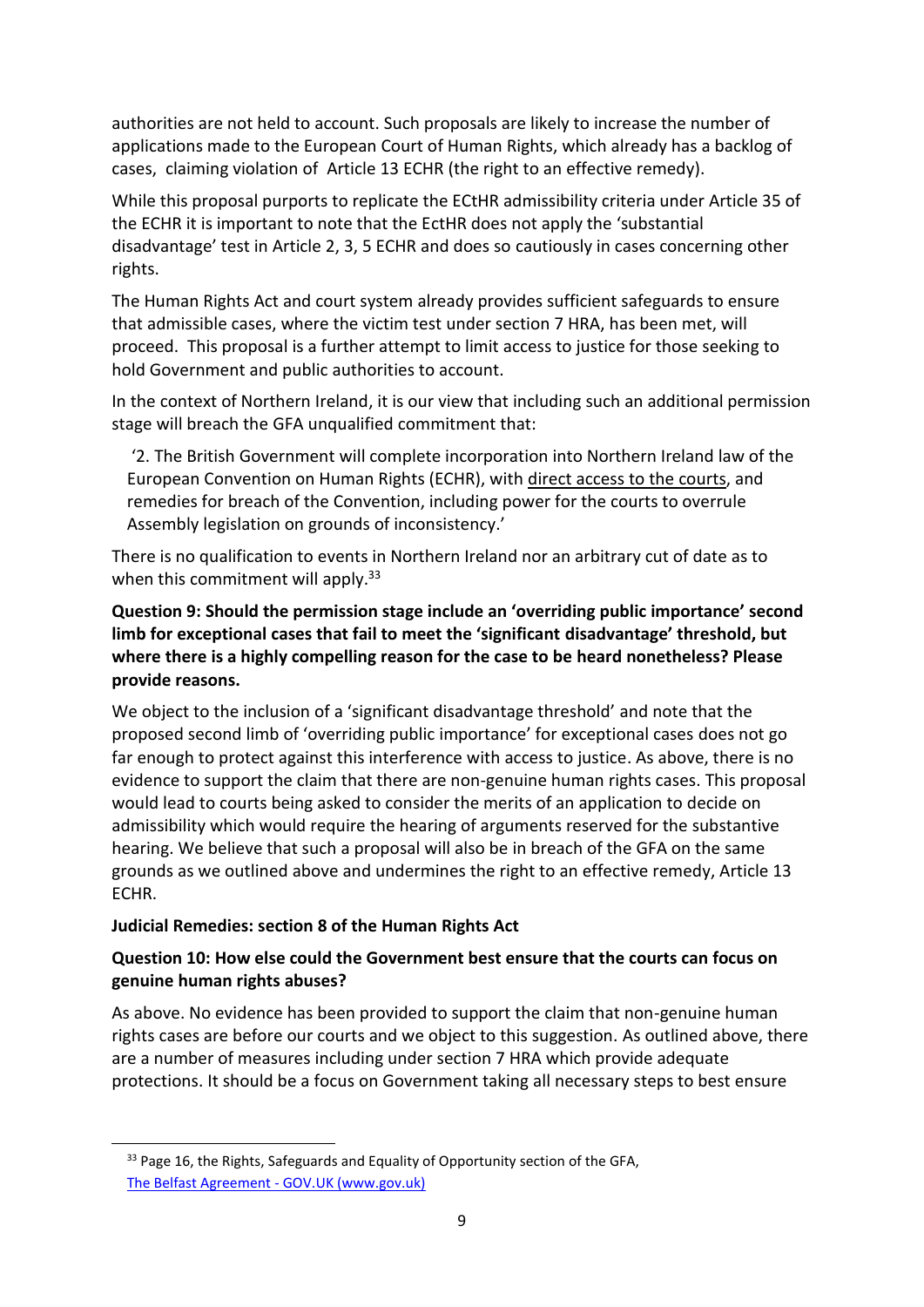that human rights violations are eliminated, not attempting to limit access to justice for those entitled to seek remedies.

## **Positive obligations**

## **Question 11: How can the Bill of Rights address the imposition and expansion of positive obligations to prevent public service priorities from being impacted by costly human rights litigation? Please provide reasons.**

The consultation has failed to provide evidence that compliance with positive obligations and 'costly human rights litigation' is impacting public service priorities and we reject the proposal that human rights claims should be reduced.

Positive obligations are an intrinsic part of the ECHR to ensure the protection of individual rights and the discharge of public functions. In the context of the legacy of the Northern Ireland conflict this has been of particular significance in relation to the Article 2 ECHR duty to protect life and Article 3 ECHR right to be free from torture, and to carry out effective investigations into any interferences. The tone of this question reflects a similar approach to the current Government proposals to shut down investigations into Troubles-related deaths in Northern Ireland and to provide an amnesty for human rights abuses: failing to comply with its human rights obligations and viewing victims as an imposition and barrier to be overcome despite criticism from the international human rights community.

The consultation's discussion of the positive obligations doctrine is largely abstract focusing on general principles. It gives few examples of the alleged problems associated with the doctrine. One concrete example given is the *Rabone<sup>34</sup>* case where the courts held there as a positive obligation to protect life in respect of a psychiatric patient who took his own life while on leave). The consultation critiques this case law claiming it leaves the legal situation 'uncertain'.

The doctrine of positive obligations has been instrumental in offering protection to many individuals. For instance, two victims of John Worboys were successful in a court case alleging that the police had failed in their positive obligations to investigate allegations of breaches of Article 3 ECHR (the right to freedom from torture, inhuman and degrading treatment)<sup>35</sup>. The doctrine of positive obligations requires effective investigations of allegations of human trafficking in breach of article 4 ECHR (*MS v Secretary of State for the*  Home Department)<sup>36</sup>. The doctrine of positive obligations requires state agencies to protect children who are victims of child neglect (*Z. v United Kingdom*). 37

The reasons offered for reviewing the case law on positive obligations are weak. The consultation refers to the need for parliamentary oversight but of course Parliament always has the possibility to legislate if it judges that the case law needs correction. The consultation also refers to the legal uncertainty allegedly created, but it is the role of the courts to gradually clarify the law and from the evidence that is what they have been doing.

<sup>&</sup>lt;sup>34</sup> Rabone and another v Pennine Care NHS Trust [2012] UKSC 2

<sup>&</sup>lt;sup>35</sup> Commissioner of Police of the Metropolis (Appellant) v DSD and another (Respondents) [2018] UKSC 11 <sup>36</sup> [2020] UKSC 9)

<sup>37</sup> App no 29392/95 (2002) 34 European Human Rights Reports 97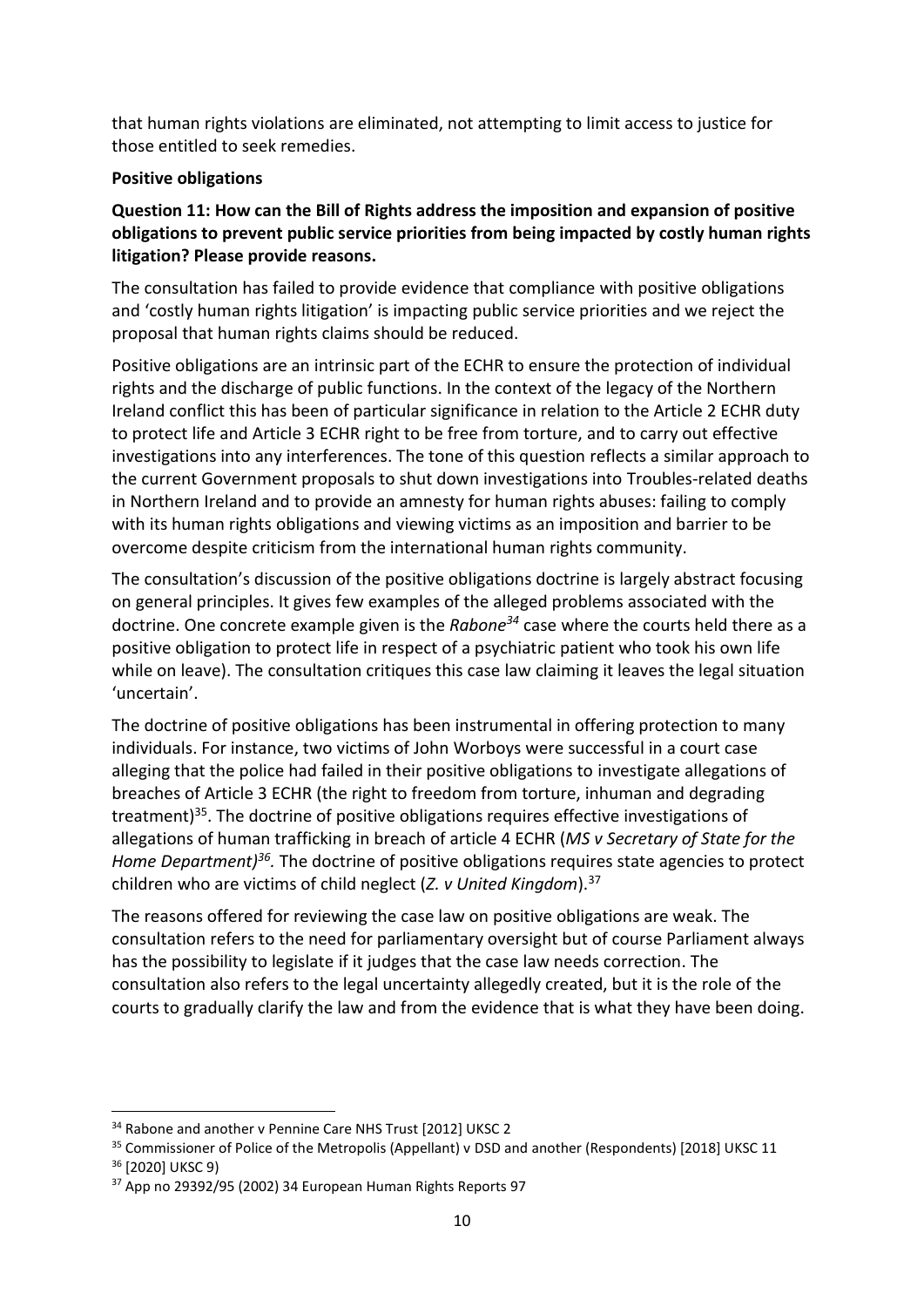If the doctrine of positive obligations is limited in some way this will result in more findings in Strasbourg that the UK has violated the Convention.

Ultimately, the consultation proposal to 'address the imposition and expansion of positive obligations' risks reducing the protection offered to victims of crime, sexual abuse, human trafficking and child neglect and others without providing a convincing justification.

## **III. Preventing the incremental expansion of rights without proper democratic oversight**

**Respecting the will of Parliament: section 3 of the Human Rights Act**

**Question 12: We would welcome your views on the options for section 3.**

**Option 1: Repeal section 3 and do not replace it.**

**Option 2: Repeal section 3 and replace it with a provision that where there is ambiguity, legislation should be construed compatibly with the rights in the Bill of Rights, but only where such interpretation can be done in a manner that is consistent with the wording and overriding purpose of the legislation.**

# **We would welcome comments on the above options, and the illustrative clauses in Appendix 2.**

We do not agree with any of these proposals and note that the IRHRA reported that contrary to assertions, there is no evidence that section 3 is not being used properly. The IRHRA recommended no significant change on this point.

We agree with the IRHRA's finding that:

'notwithstanding the degree of feeling sometimes injected into the debate, there is no substantive case that UK Courts have misused section 3 or 4, certainly once there had been an opportunity for the application of the HRA to settle down in practice. There is a telling gulf between the extent of the mischief suggested by some and the reality of the application of sections 3 and 4.'<sup>38</sup>

The IHRA points out that the 2004 House of Lords case *Ghaidan v Godin-Mendoza<sup>39</sup>* provides 'clear and sensible guidance' on how to use section 3 and that it is difficult to identify any case since then when the courts have used these powers in a way Parliament did not intend.<sup>40</sup>

Section 3 together with section 4 represents a balance between the two main principles of the constitution: respect for the rule of law (including human rights) and parliamentary sovereignty. The drafters of the Human Rights Act avoided the position that exists in the US, Germany, South Africa or Ireland whereby the courts can disapply or strike down primary legislation if inconsistent with constitutional rights. These models give greater weight to the imperative to protect the rule of law and human rights. The Human Rights Act drafters also rejected the Canadian compromise whereby courts can strike down legislation, but the legislatures have the possibility to pass legislation explicitly stating it applies

<sup>&</sup>lt;sup>38</sup> Pg 249, [The Independent Human Rights Act Review 2021 \(publishing.service.gov.uk\)](https://assets.publishing.service.gov.uk/government/uploads/system/uploads/attachment_data/file/1040525/ihrar-final-report.pdf)

<sup>39</sup> [2004] UKHL 30

<sup>40</sup> Pg 207, [The Independent Human Rights Act Review 2021 \(publishing.service.gov.uk\)](https://assets.publishing.service.gov.uk/government/uploads/system/uploads/attachment_data/file/1040525/ihrar-final-report.pdf)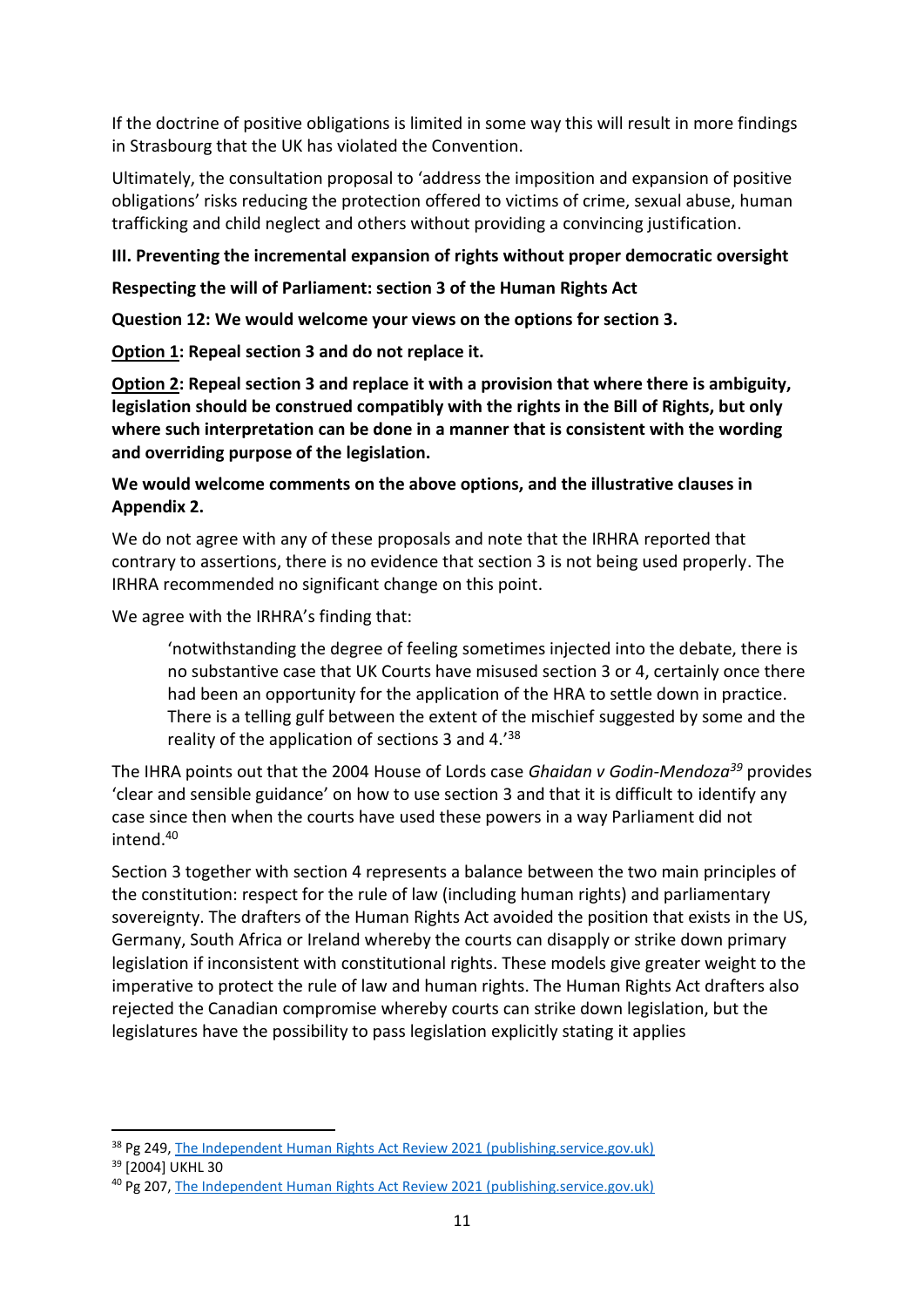'notwithstanding' the rights in the Canadian Charter of Rights and Freedoms. The Human Rights Act approach is already more deferential to the legislature than any of these models.

In applying the Human Rights Act, the courts are giving effect to the intention of Parliament that legislation should be interpreted compatibly with Convention rights in so far as it is possible to do so. We are not aware of any Northern Ireland decisions where legislation has been interpreted inconsistently with the intention of Parliament and do not consider it necessary to amend or repeal section 3.

We reject the options provided in this question as to significantly amend or repeal section 3 would be to remove one of the fundamental aims of the HRA, which is to provide that the whole corpus of law should be interpreted, as far as possible, in a way compatible with basic human rights. In our view, there is no evidence of a problem that requires to be fixed. In those circumstances, any change, which diminishes the impact of section 3, would be a deliberate regression from human rights protection.

## **Question 13: How could Parliament's role in engaging with, and scrutinising, section 3 judgments be enhanced?**

The Joint Committee on Human Rights has been established to examine human rights matters including engaging and scrutinising section 3 judgments. The provision of additional resources and the expansion of its terms of reference as recommended by the IRHRA, would enable it to discharge this work in a better way.

#### **Question 14: Should a new database be created to record all judgments that rely on section 3 in interpreting legislation?**

We endorse the IRHRA recommendation that a database of section 3 judgments and increasing the role of the Joint Committee on Human Rights would assist in providing greater parliamentary scrutiny.

## **When legislation is incompatible with the Convention rights: sections 4 and 10 of the Human Rights Act**

#### **Declarations of incompatibility**

## **Question 15: Should the courts be able to make a declaration of incompatibility for all secondary legislation, as they can currently do for Acts of Parliament?**

This question is misleading as we are not aware of any problems arising in relation to the application of section 4 of the HRA. We endorse the recommendation of the IRHRA that there should be no change to the contents of section 3 and 4.

This proposal could breach the important safeguard, contained in the GFA, that courts have the power to strike down legislation of the Northern Ireland Assembly if it is incompatible with the ECHR. It would also be important, as the GFA states, for the same power to exist in relation to any Bill of Rights for Northern Ireland. The GFA was, in many ways, a promise to create a rights-based society and the enforceable requirement that all legislation in the new Assembly be compatible with human rights was an important part of that.

While the consultation emphasises the role of Parliament and democratic principles, this proposal seems to have the aim of insulating secondary legislation from being invalidated if in breach of Convention rights. Secondary legislation does not have the same levels of democratic legitimacy as an act of parliament. Given that subsidiary legislation frequently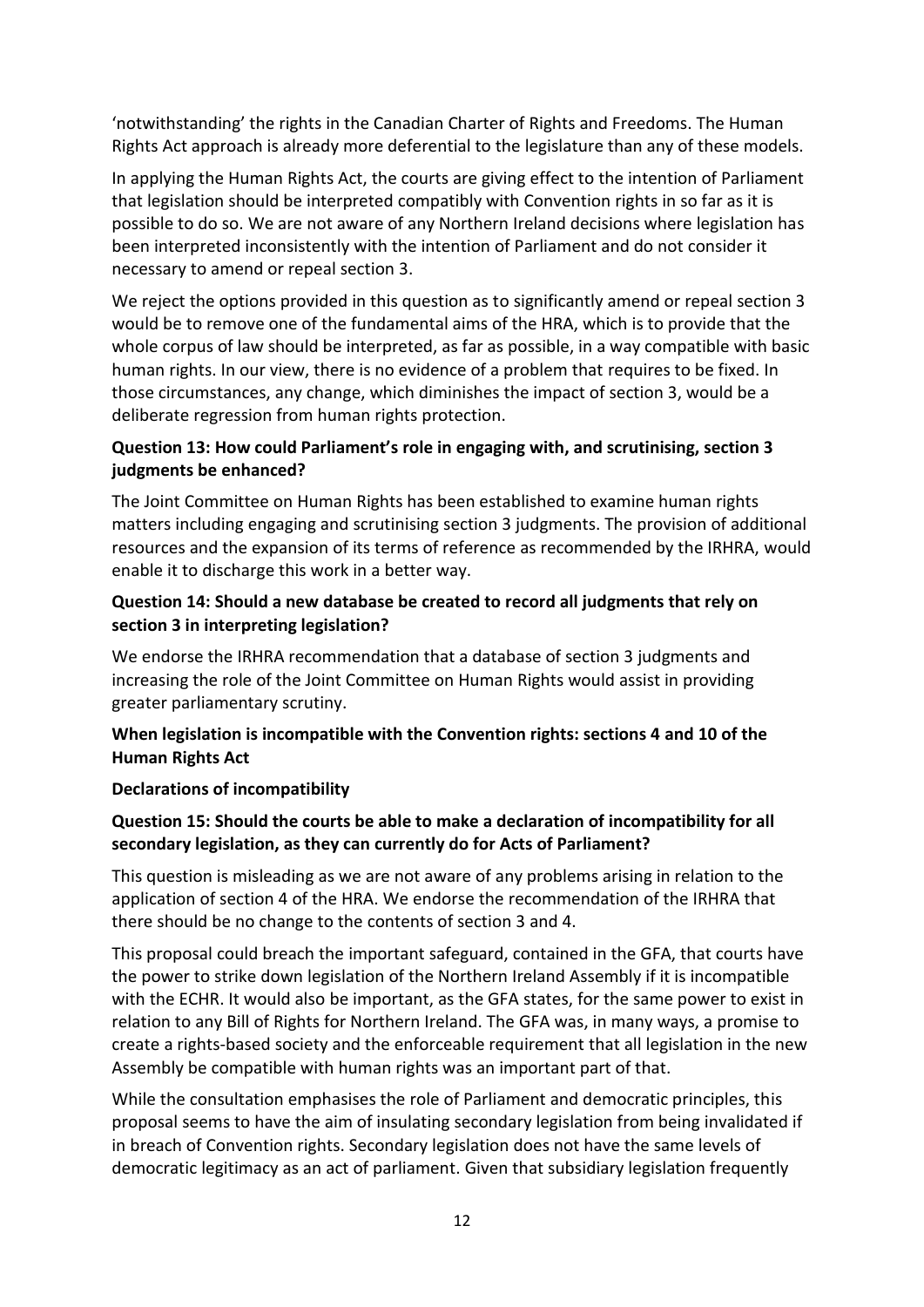suffers from a lack of detailed parliamentary oversight, the ability of the courts to quash secondary legislation, which is incompatible with human rights, is an important protection.

# **Question 16: Should the proposals for suspended and prospective quashing orders put forward in the Judicial Review and Courts Bill be extended to all proceedings under the Bill of Rights where secondary legislation is found to be incompatible with the Convention rights? Please provide reasons.**

We note that the Judicial Review and Courts Bill containing the same provision has received much criticism given that it restricts rights and access to justice. We object to these proposals which will interfere with the remedies available where there has been a breach of the ECHR.

## **Remedial orders**

# **Question 17: Should the Bill of Rights contain a remedial order power? In particular, should it be:**

- **a) similar to that contained in section 10 of the Human Rights Act;**
- **b) similar to that in the Human Rights Act, but not able to be used to amend the Bill of Rights itself;**
- **c) limited only to remedial orders made under the 'urgent' procedure; or**
- **d) abolished altogether?**

#### **Please provide reasons.**

No evidence has been provided to support these proposals and we object to any change to section 10 HRA as we indicated in our submission to the IRHRA.

## **Statement of Compatibility – Section 19 of the Human Rights Act**

## **Question 18: We would welcome your views on how you consider section 19 is operating in practice, and whether there is a case for change.**

We object to any amendment to Section 19. It performs an important function, as it requires Government to state whether legislation is compatible with the HRA and to explain this. It assists in ensuring good governance and accountability demonstrating that Government has considered the human rights impact of its proposals.

## **Application to Wales, Scotland and Northern Ireland**

# **Question 19: How can the Bill of Rights best reflect the different interests, histories anD legal traditions of all parts of the UK, while retaining the key principles that underlie a Bill of Rights for the whole UK?**

These proposals will not address the particular circumstances of Northern Ireland or comply with the GFA commitment that ECHR incorporation be complemented and supplemented by a Bill of Rights for Northern Ireland.<sup>41</sup>

An Ad Hoc Committee on a Bill of Rights for Northern Ireland has been appointed and recently reported<sup>42</sup> on its series of stakeholder events which found that an overwhelming

<sup>&</sup>lt;sup>41</sup> Ibid. See pages 21-21, Rights, Safeguards and Equality of Opportunity, Human Rights

<sup>42</sup> http://www.niassembly.gov.uk/globalassets/documents/committees/2017-2022/ad-hoc-bill-ofrights/minutes-of-proceedings/2020-2021/summary-of-stakeholder-events.pdf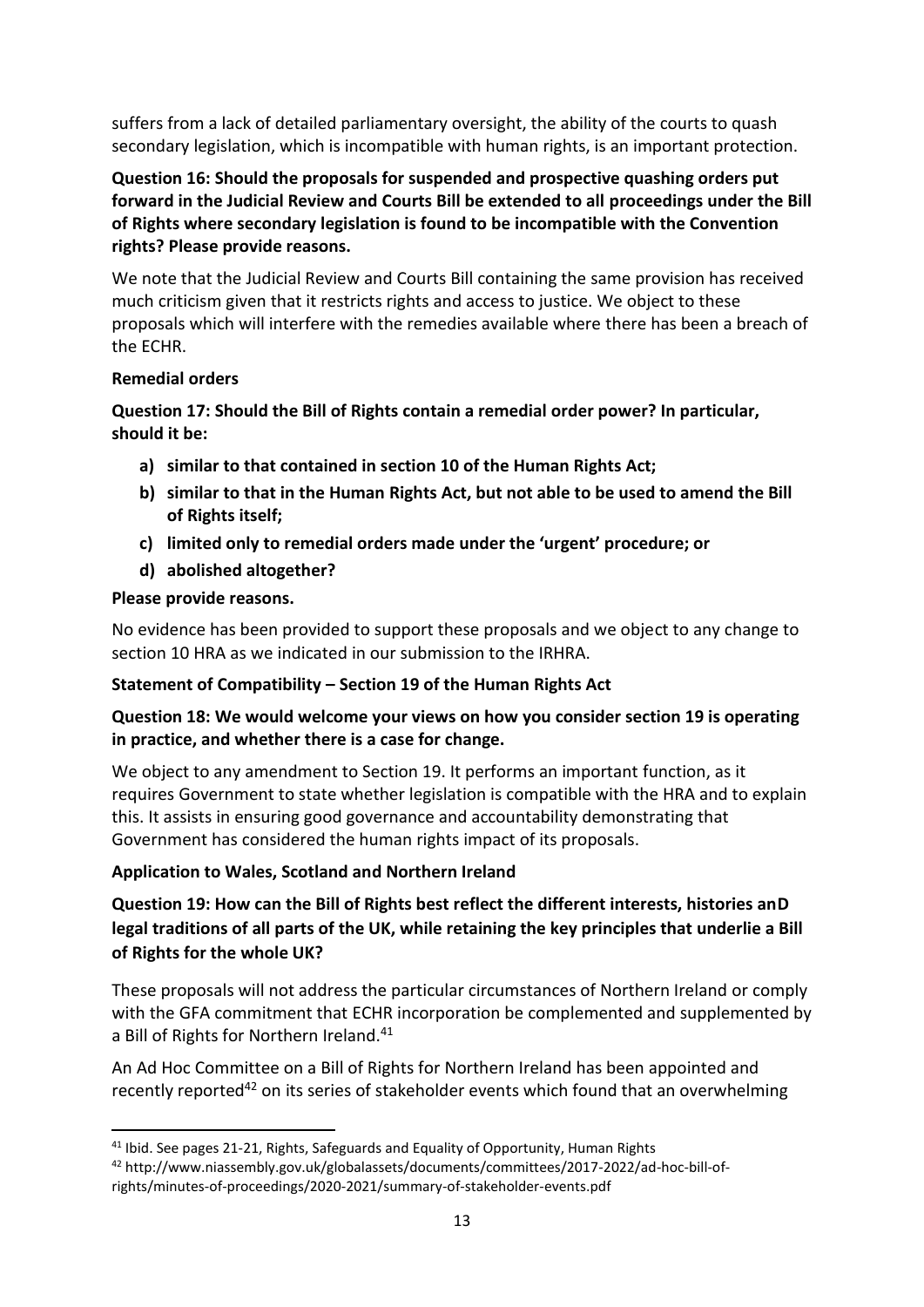majority of people feel that a Bill of Rights for Northern Ireland is both very important and long overdue. The narrowly framed questions in this consultation are a missed opportunity to extend protections for economic, social and environmental rights to reflect the approach of devolved jurisdictions including Northern Ireland.

The incorporation of the ECHR was a basic ingredient of the human rights protections for Northern Ireland through GFA. It was regarded as so important that the Agreement also committed the Irish Government to incorporate the ECHR under the 'equivalence' provisions. This was done through the passing the European Convention of Human Rights Act 2003 in Ireland. In our view, any amendment to the HRA insofar as it has effect in Northern Ireland would constitute a breach of the Agreement and potentially destabilise the peace settlement. It is our view that it is not necessary or appropriate to change the operation of the HRA in Northern Ireland and we note that the IRHRA has warned about such impacts which do not appear to have been considered in this consultation.

The GFA, in addition to being overwhelmingly approved by referendum, in Ireland, North and South, was also incorporated as a treaty between the UK and Ireland and lodged with the UN (UK Treaty Series no. 50 Cm 4705). Article 2 of the treaty binds the UK to implement provisions of the annexed Multi-Party Agreement, which correspond to its competency. Paragraph 2 of the Rights, Safeguards and Equality of Opportunity section of this Agreement set out this commitment.<sup>23</sup> This commitment was given legislative effect through the HRA 1998 and the Northern Ireland Act 1998.

The GFA also commits to safeguards to ensure the Northern Ireland Assembly, or public authorities, cannot infringe the ECHR. Any interference with this safeguard takes away a significant pillar of the human rights architecture, both of the Agreement and Northern Ireland society. It threatens the whole basis of trust in the new institutions that has been painstakingly built up since 1998.

It is also of particular importance to note that any amendment of the HRA necessitates a process of review between the UK and Irish Governments in consultation with the NI Assembly parties. Paragraph 7 of the section 'Validation, Implementation and Review' of the Agreement makes this clear:

'Review procedures following implementation .... 7. If difficulties arise which require remedial action across the range of institutions, or otherwise require amendment of the British-Irish Agreement or relevant legislation, the process of review will fall to the two Governments in consultation with the parties in the Assembly. Each Government will be responsible for action in its own jurisdiction.'<sup>43</sup>

In relation to other key provisions of the peace settlement, the HRA 1998 is, for example, also vital to the framework for the human rights compliance of policing in Northern Ireland. One of the key functions of the Northern Ireland Policing Board, as set out in s3(3)(b)(ii) of the Policing (Northern Ireland) Act 1998, is to monitor compliance with the Human Rights Act 1998. The PSNI Code of Ethics, provided for under s52 of the same Act, is also designed around the framework of the ECHR as provided for by the HRA 1998. Again, the full impact of this legislation involves both the letter of the Convention and its jurisprudence, as we argue below. The Justice (Northern Ireland) Acts 2002 and 2004 were also introduced following peace settlement commitments. Of particular note is the power conferred upon

<sup>43</sup> Ibid, See page 31 & 32 - Validation, Implementation and Review section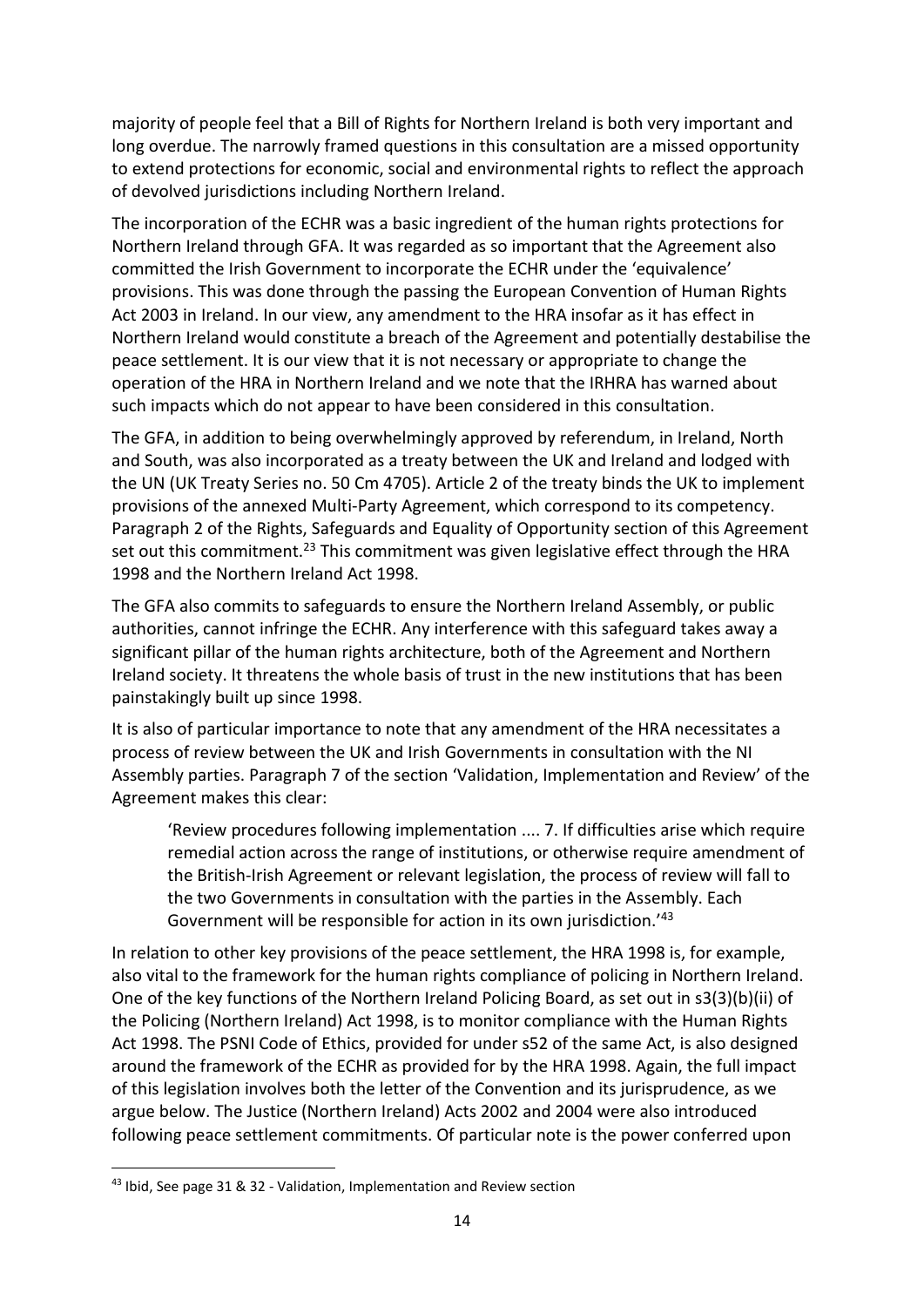the Attorney General for Northern Ireland under s8 of the 2004 Act to issue and revise human rights guidance for criminal justice organisations which they must give regard to.<sup>44</sup>

In relation to previous debated on the future of the HRA the then Chief Constable of the PSNI made it clear that the threatened removal of the HRA would be 'hugely detrimental to both confidence in policing and the confidence of the police to make difficult decisions' and that 'Human Rights have been incorporated into our policy and it has become the norm for human rights to guide the decisions we make and the operations activity we undertake'.<sup>45</sup>

Also of particular importance is Article 2 of the Ireland/Northern Ireland Protocol to the Withdrawal Agreement, which provides for 'no diminution' of certain GFA rights, including the incorporation of the ECHR as a result of Brexit. Whilst the current Review of the HRA is also part of a broader trend, its linkage to Brexit is clear, not least in its timing. It also stems from a similar cultural and political attitude towards external influence on domestic law. Nonetheless, any diminution of the relevant GFA rights, including the incorporation of ECHR rights that follow and relate to Brexit will be unlawful under the domestic incorporation of Article 2(1) of the Protocol. Should Government manage to successfully convince a court that a diminution of ECHR incorporation in NI law as an outworking of this review of the HRA is nothing to do with Brexit (despite taking place just after Brexit, and after significant conflation of the EHCR and EU during the whole Brexit process and, at times, a 'twin' campaign against EU and ECHR membership) we would nevertheless face an absurd political scenario in which GFA rights that the UK has steadfastly legally guaranteed not to diminish as a result of Brexit, given their importance, are diminished anyway for another reason.

Breaking or weakening the link with ECtHR jurisprudence, or in other ways restricting the application of the HRA, could well trigger the attention of the 'dedicated mechanisms' set up under the Protocol to protect rights.<sup>46</sup>

The current direction of debate is towards enhancing rights protections rather than weakening them. In the 'New Decade, New Approach' document, which was the basis of the re-establishment of the democratic institutions at Stormont, as alluded to earlier a Bill of Rights Ad Hoc Committee of Members of the Legislative Assembly was established.<sup>47</sup> It has now reported on its brief is to examine the case for a Bill of Rights that builds on and surpasses the protection in the ECHR. Again, any significant amendment of the HRA,

<sup>44</sup> https://www.attorneygeneralni.gov.uk/human-rights-guidance

<sup>45</sup> 'The Impact of the Human Rights Act in Northern Ireland: Conference Report', 2017. The Chief Constable of the PSNI was keynote speaker at this Conference. [http://www.humanrightsconsortium.org/wp](http://www.humanrightsconsortium.org/wp-content/uploads/2017/04/The-Impact-of-the-HRA-in-Northern-Ireland-Conference-Report-1.pdf)[content/uploads/2017/04/The-Impact-of-the-HRA-in-Northern-Ireland-Conference-Report-1.pdf](http://www.humanrightsconsortium.org/wp-content/uploads/2017/04/The-Impact-of-the-HRA-in-Northern-Ireland-Conference-Report-1.pdf)

<sup>46</sup> See, for e.g. CAJ evidence to the Northern Ireland Affairs Committee on its inquiry into 'Citizenship and Passport Processes in Northern Ireland', February, 2021:

https://committees.parliament.uk/writtenevidence/22343/html/ and CAJ briefing note EU-UK future relationship cliff edge: Outstanding issues around access to EU and human rights in the Northern Ireland context, August 2020: [https://caj.org.uk/wp-content/uploads/2020/08/Rights-and-the-EU-future-relationship-](https://caj.org.uk/wp-content/uploads/2020/08/Rights-and-the-EU-future-relationship-Aug-20.pdf)[Aug-20.pdf](https://caj.org.uk/wp-content/uploads/2020/08/Rights-and-the-EU-future-relationship-Aug-20.pdf)

<sup>47</sup> http://www.niassembly.gov.uk/assembly-business/committees/2017-2022/ad-hoc-committee-on-a-bill-ofrights/ http://www.niassembly.gov.uk/assembly-business/committees/2017-2022/ad-hoc-committee-on-abill-of-rights/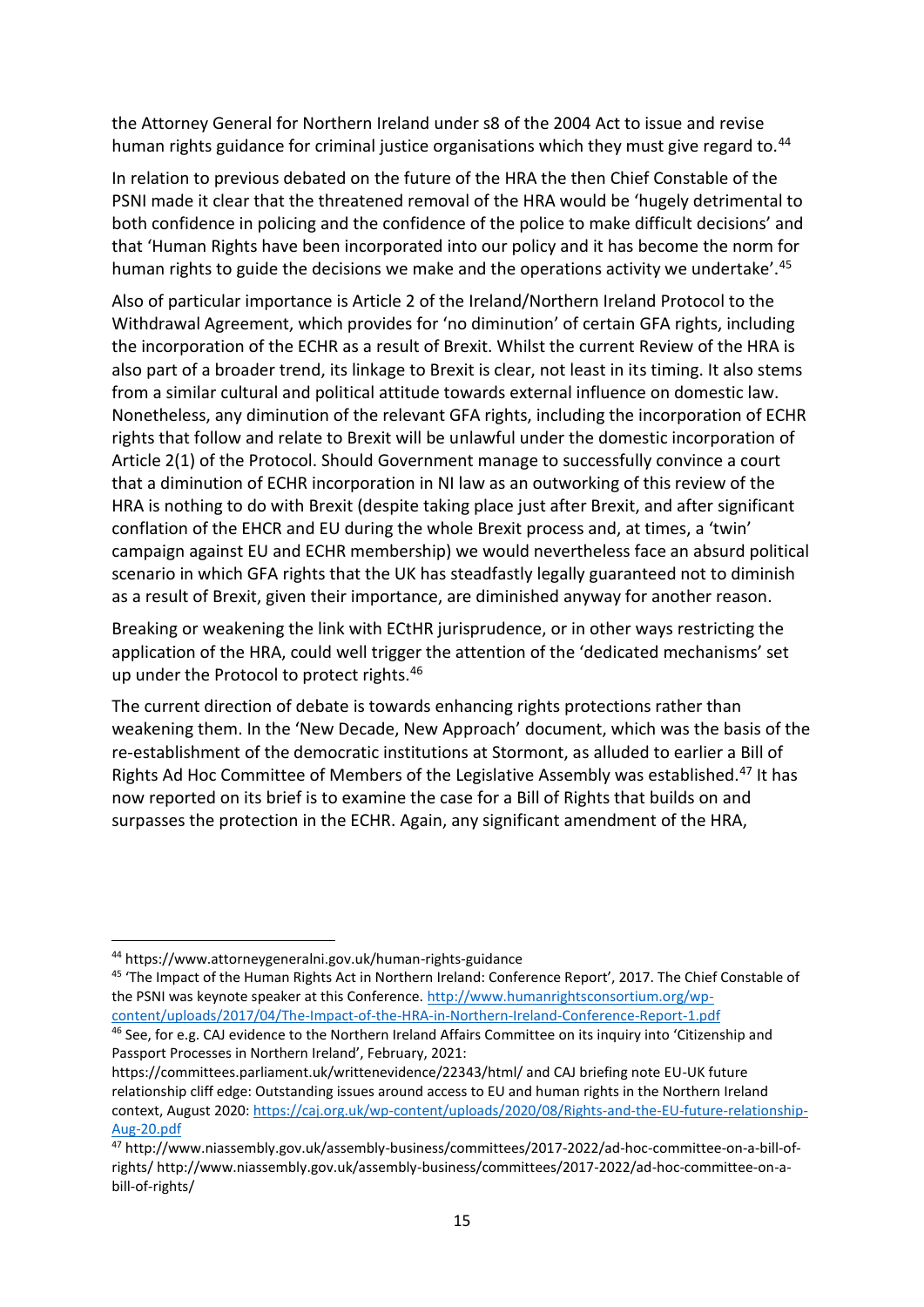especially in regard to weakening the link with ECtHR jurisprudence, would go against this direction of debate.

It is our view that incorporation of the ECHR as committed to by the British Government in the GFA cannot just mean repeating the text of the ECHR (or most of it) in a UK statute. It also involves 'bringing in' the institutions of the Convention and the jurisprudence developed by the Court and other Convention bodies. This view of incorporation is currently completely recognised by the HRA. Section 1 of the HRA lists Convention rights as those in (most of) the ECHR. Section 2 'Interpretation of Convention Rights' says, in effect, that the convention rights must be interpreted 'taking account' of ECtHR jurisprudence and the positions of other Council of Europe institutions:

'A court or tribunal determining a question which has arisen in connection with a Convention right must take into account any—

(a) judgment, decision, declaration or advisory opinion of the European Court of Human Rights,

(b) opinion of the Commission given in a report adopted under Article 31 of the Convention,

(c) decision of the Commission in connection with Article 26 or 27(2) of the Convention, or

(d) decision of the Committee of Ministers taken under Article 46 of the Convention, whenever made or given, so far as, in the opinion of the court or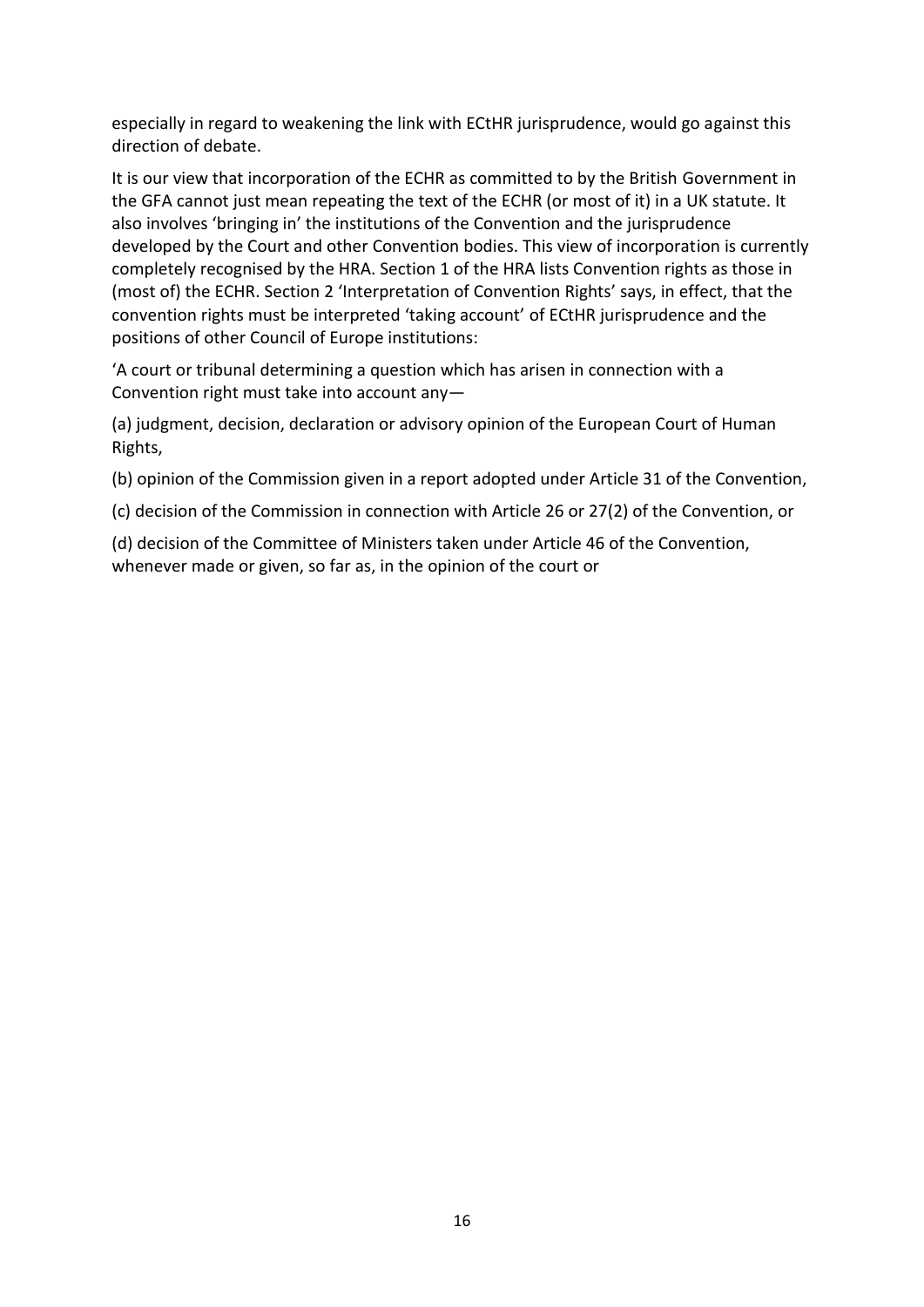tribunal, it is relevant to the proceedings in which that question has arisen.' (Sec  $2(1)$ )'.

It is this Section that requires UK courts to 'take account' of European Court decisions (not follow them as binding precedent as some caricatures allege) and it is that link that the previous Government was committed to breaking, and which is called into question in this consultation.

To break with the jurisprudence of the ECHR, and dilute the ability of UK courts to take into account that jurisprudence, would conflict the GFA, a treaty based obligation.

## **Public authorities: section 6 of the Human Rights Act**

**Question 20: Should the existing definition of public authorities be maintained, or can more certainty be provided as to which bodies or functions are covered? Please provide reasons.**

We object to any proposed change to the definition of public authorities, which provides certainty and clarity. Any proposed change to the definition of public authorities is likely to result in greater litigation.

**Question 21: The Government would like to give public authorities greater confidence to perform their functions within the bounds of human rights law. Which of the following replacement options for section 6(2) would you prefer? Please explain your reasons.**

**Option 1: provide that wherever public authorities are clearly giving effect to primary legislation, then they are not acting unlawfully; or**

**Option 2: retain the current exception, but in a way which mirrors the changes to how legislation can be interpreted discussed above for section 3.**

We do not agree with either proposal. There is no evidence to support the claims in the consultation that there are problems with the application of section 6.

## **Extraterritorial jurisdiction**

**Question 22: Given the above, we would welcome your views on the most appropriate approach for addressing the issue of extraterritorial jurisdiction, including the tension between the law of armed conflict and the Convention in relation to extraterritorial armed conflict.** 

As we outlined in detail in our submission to the IRHRA it is our view that the ECHR binds the UK state in general and is not restricted to actions on the territory of the UK or other jurisdictions, which it legally controls. The law on this matter as set out by the European Court of Human Rights in *Al-Skeini v UK* and *Al-Jedda v UK* should continue.<sup>48</sup>

<sup>48</sup> (2011) 53 EHRR 15 and (2011) 53 EHRR 23 respectively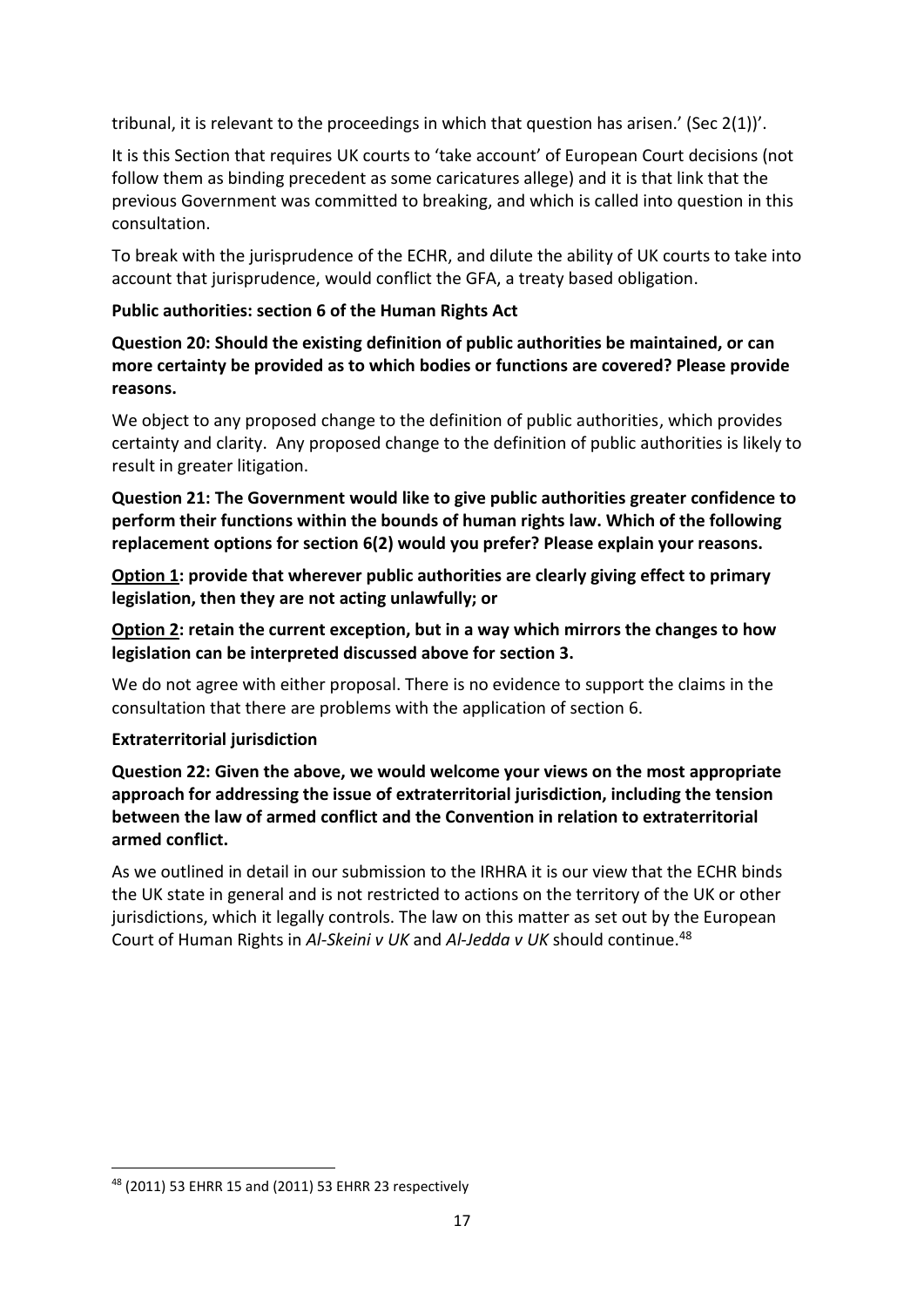#### **Qualified and limited rights**

**Question 23: To what extent has the application of the principle of 'proportionality' given rise to problems, in practice, under the Human Rights Act?**

**We wish to provide more guidance to the courts on how to balance qualified and limited rights. Which of the below options do you believe is the best way to achieve this? Please provide reasons.**

**Option 1: Clarify that when the courts are deciding whether an interference with a qualified right is 'necessary' in a 'democratic society', legislation enacted by Parliament should be given great weight, in determining what is deemed to be 'necessary'.**

**Option 2: Require the courts to give great weight to the expressed view of Parliament, when assessing the public interest, for the purposes of determining the compatibility of legislation, or actions by public authorities in discharging their statutory or other duties, with any right.**

## **We would welcome your views on the above options, and the draft clauses after paragraph 10 of Appendix 2.**

We do not believe there are any issues with the application of the principle of proportionality and note that in its report the IRHRA reached the same conclusion. It is worth recalling, that in reaching this decision in *Animal Defenders International v UK*, the ECtHR gave weight to the domestic legislative and judicial examination of this issue, noting that:

'115. *The proportionality of the prohibition was, nonetheless, debated in some detail before the High Court and the House of Lords. Both courts analysed the relevant Convention case-law and principles, addressed the relevance of the above-cited VgT judgment and carefully applied that jurisprudence to the prohibition.* Each judge at both levels endorsed the objective of the prohibition as well as the rationale of the legislative choices which defined its particular scope and each concluded that it was a necessary and proportionate interference with the applicant's rights under Article 10 of the Convention.

116. The Court, for its part, attaches considerable weight to these exacting and pertinent reviews, by both parliamentary and judicial bodies, of the complex regulatory regime governing political broadcasting in the United Kingdom and to their view that the general measure was necessary to prevent the distortion of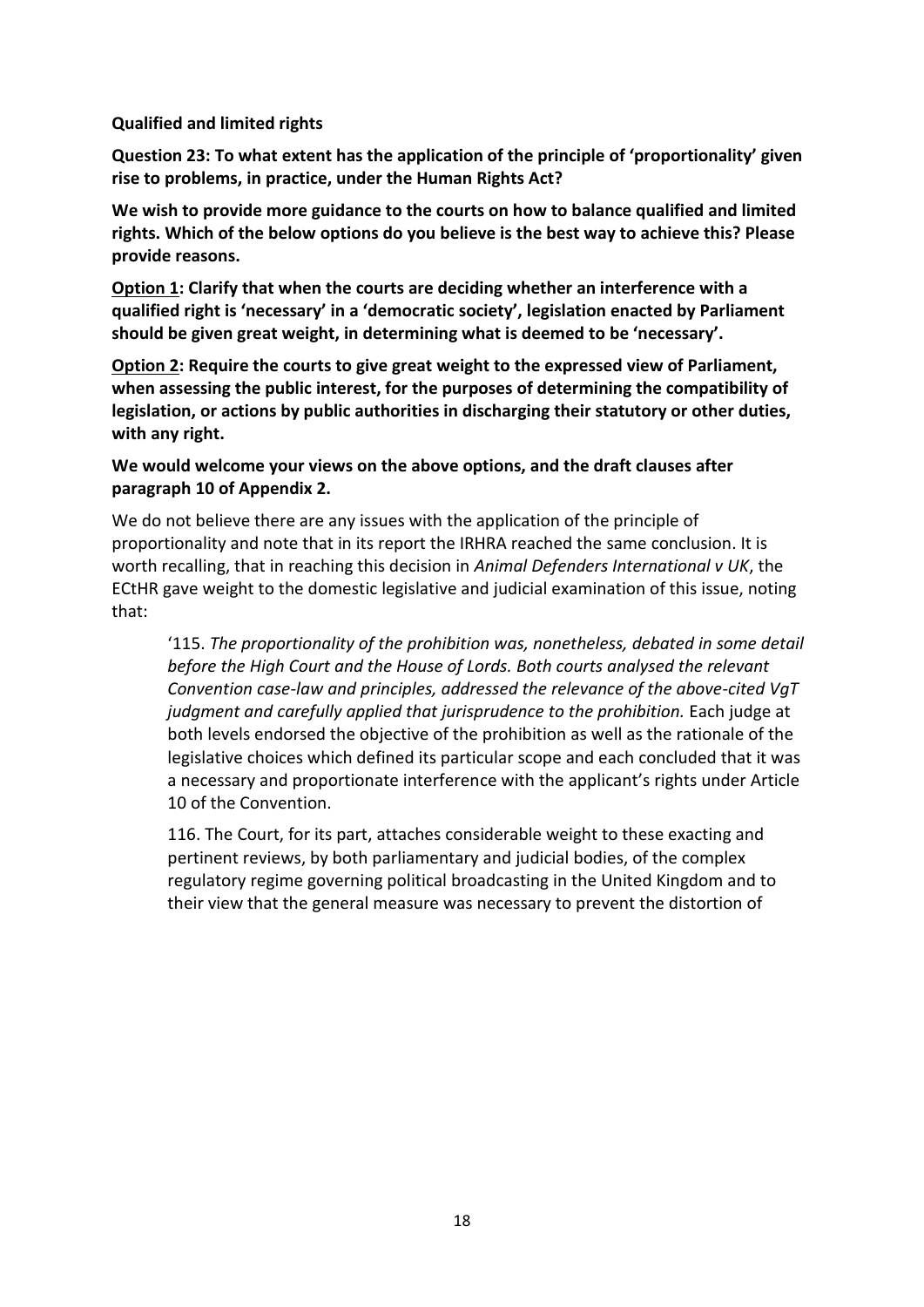crucial public interest debates and, thereby, the undermining of the democratic process.' (emphasis added).'

Similarly, the UK courts already give weight to the fact that Parliament has considered legislation to be necessary and also recognise that some questions are more appropriately decided by the executive.

# **Deportations in the public interest**

**Question 24: How can we make sure deportations that are in the public interest are not frustrated by human rights claims? Which of the options, below, do you believe would be the best way to achieve this objective? Please provide reasons.**

**Option 1: Provide that certain rights in the Bill of Rights cannot prevent the deportation of a certain category of individual, for example, based on a certain threshold such as length of imprisonment.**

**Option 2: Provide that certain rights can only prevent deportation where provided for in a legislative scheme expressly designed to balance the strong public interest in deportation against such/ rights.**

## **Option 3: Provide that a deportation decision cannot be overturned, unless it is obviously flawed, preventing the courts from substituting their view for that of the Secretary of State.**

We object to the suggestion that the protection of fundamental rights for all persons are a 'frustration'. It is our view that these proposals amount to a weakening of the ability to assert fundamental rights and would undermine the current checks and safeguards on deportations provided by the Human Rights Act. The proposals would also limit the protection of human rights for specific groups of people, which is inherently discriminatory and undermines the fundamental concept of the universality of Human Rights.

The Independent Human Rights Act Review did not identify any issues with deportation and it is clear the Government has proceeded to examine this issue on the basis of its own political and policy positions rather than evidence. The evidence provided to justify the claim that deportations are 'systematically frustrated' through use of Human Rights grounds is not substantiated.

*Case X* referred to in the consultation document has had the specific details omitted but factually appears to be the same as a 2009 case, which the Government has previously referred to in statements on deportation.<sup>49</sup> If this is indeed the case referred to, the summary fails to clarify that this case is over 13 years old and significant changes to the law were made in 2014 regarding Article 8 cases like this one. There are significant constraints on the use of Article 8 in deportation appeals and the suggestion that courts have expanded the scope for challenging deportation orders under Article 8 is misleading.

The consultation document argues that the discretion left to courts to balance Article 8 grounds against the public interest in deportation cases dilutes the intended impact of the 2014 Act. Only two cases are cited to evidence this claim and key details relevant to the Article 8 grounds are omitted from the case summaries. In *OO (Nigeria)* the appellant was born in the UK and had not visited the proposed country of deportation since he was a child.

<sup>49</sup> <https://www.gov.uk/government/news/plan-to-reform-human-rights-act>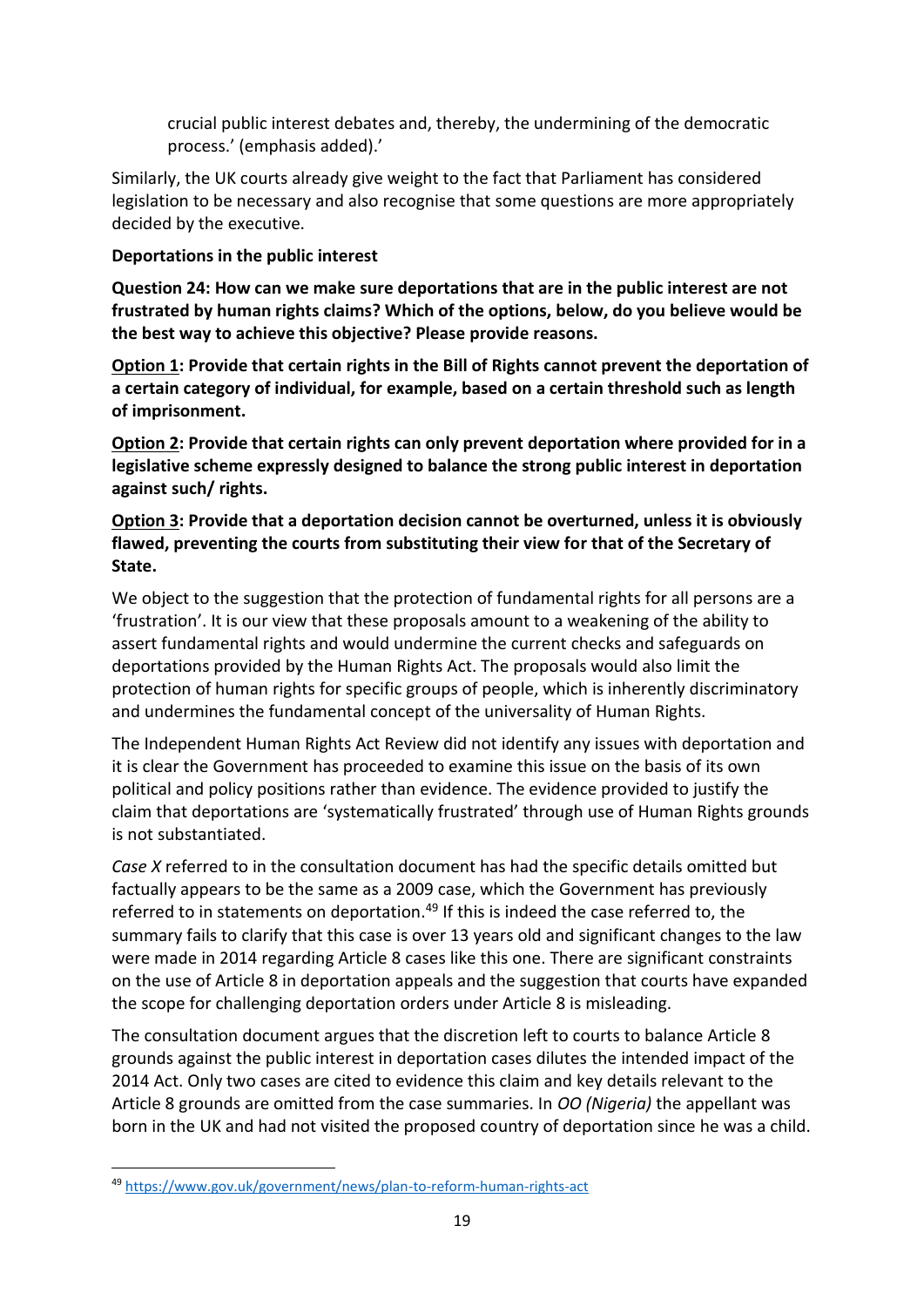In *AD(Turkey)* the appellant was married to a British citizen for 31 years and provided key medical care to his son. When making the decision the judge stated:

'…it can properly be said that there are very compelling circumstances in this case, and that this is one of the rare and exceptional cases where the claimant is entitled to succeed in his appeal as deportation would ultimately amount to a disproportionate interference with his right to respect for his Article 8 ECHR rights.<sup>'50</sup>

The consultation document omits these key facts in order to promote the view that the findings in these cases were not balanced or proportionate. When read in full, it is clear these were exceptional cases and finely balanced judicial decisions.

The only data provided to evidence the claim that human rights grounds are systematically used to frustrate deportations is 'internal Home Office data'. The source for this data is not referenced in the consultation document and the Home Office does not routinely publish public data on deportation appeals. However external searches show limited data supporting the consultation document is available on gov.uk.<sup>51</sup> This data does not provide a breakdown of the jurisdiction in which appeals occurred which prevents any assessment of the impact in Northern Ireland. It is also clear from this data that the number of appeals have been falling since 2017/18.

The evidence provided by the Government fails to demonstrate that there is any widespread or systematic issue in the way that human rights are applied in deportation cases. There is no justification for reforms which would disproportionally impact migrant and minority ethnic communities, undermine protection of fundamental rights and undermine the rule of law.

## **"Illegal" and irregular migration**

## **Question 25: While respecting our international obligations, how could we more effectively address, at both the domestic and international levels, the impediments arising from the Convention and the Human Rights Act to tackling the challenges posed by illegal [sic] and irregular migration?**

We object to the framing that the protection of fundamental rights through the ECHR and HRA as 'impediments'. No clarity or evidence is provided on the so-called challenges posed by 'illegal and irregular migration'. The consultation document refers to the UK's international obligations under instruments such as the Refugee Convention as challenging their ability to 'tackle illegal migration', with reference to arrivals via boats. There is no evidence provided to substantiate these claims, which instead seem based on current political rhetoric concerning immigration.

The consultation document seeks to conflate the arguments concerning deportation of foreign national offenders with the administrative removal of groups such as failed asylum seekers. It suggests that the second and third proposals from Q24 concerning deportations could be applied to administrative removals. We re-assert our submission that these

<sup>50</sup> <https://tribunalsdecisions.service.gov.uk/utiac/hu-01512-2019>

<sup>51</sup> [https://www.gov.uk/government/publications/foreign-national-offenders-appeals-on-human-rights](https://www.gov.uk/government/publications/foreign-national-offenders-appeals-on-human-rights-grounds-2008-to-2021)[grounds-2008-to-2021](https://www.gov.uk/government/publications/foreign-national-offenders-appeals-on-human-rights-grounds-2008-to-2021)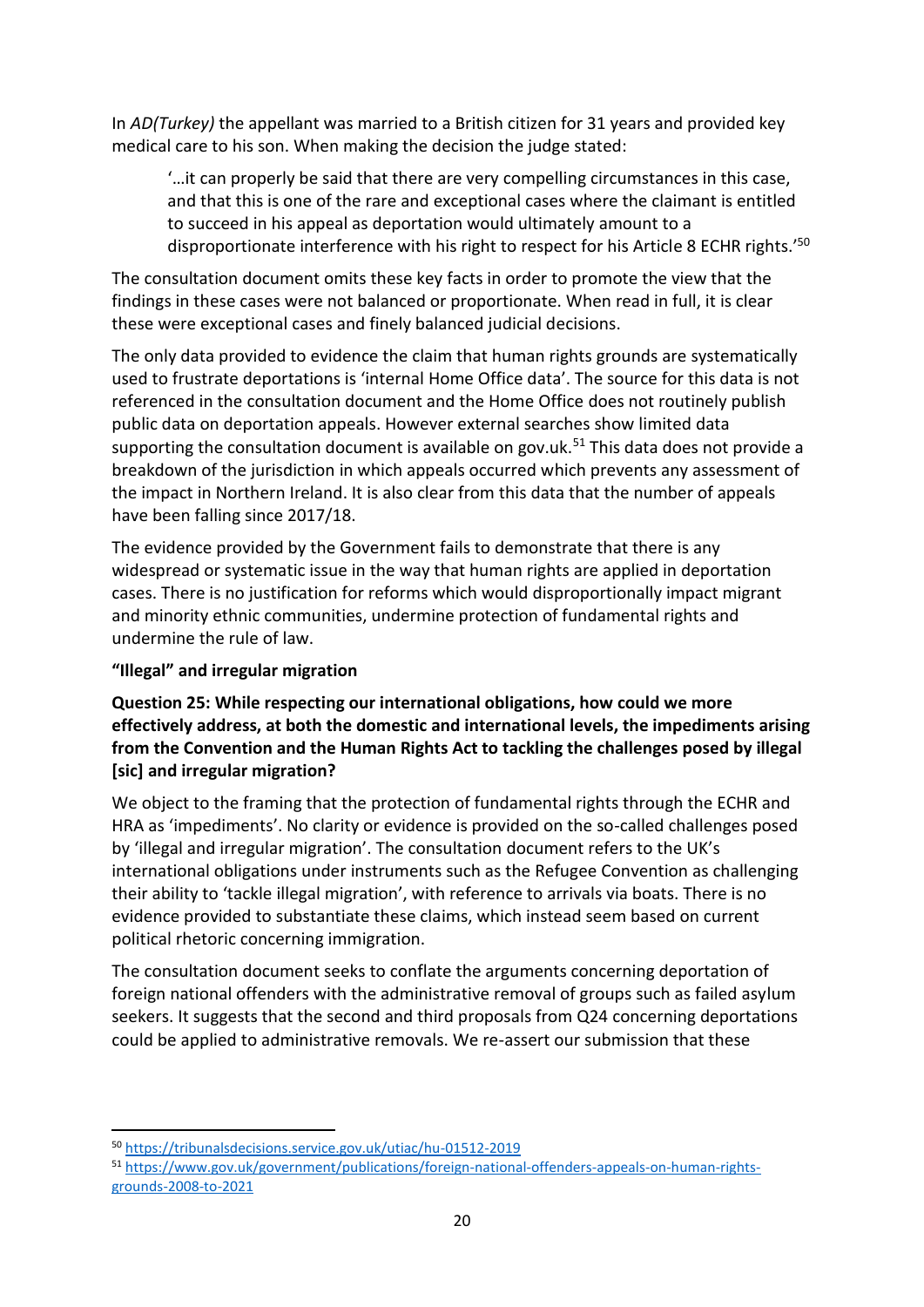proposals represent a discriminatory restriction to the protection of human rights and undermines access to justice and the rule of law in the UK.

These proposals represent a baseless attack on migrant and refugee rights such as we have already seen in the National and Borders Bill. There is no justification for these proposals which are discriminatory, undermine protection of fundamental rights and risk breaching the UK's international obligations.

#### **Remedies and the wider public interest**

#### **Question 26: We think the Bill of Rights could set out a number of factors in**

**considering when damages are awarded and how much. These include:**

- **a) the impact on the provision of public services;**
- **b) the extent to which the statutory obligation had been discharged;**
- **c) the extent of the breach; and**
- **d) where the public authority was trying to give effect to the express provisions, or clear purpose, of legislation.**

## **Which of the above considerations do you think should be included? Please provide reasons.**

We reject these proposals which attempt to limit to access to justice and the provision of effective remedies to victims of human rights abuses. Aside from the general objection to this it also, in NI, is in conflict with the GFA commitments to remedies for ECHR breaches . It is correct that independent Courts grant appropriate remedies under section 8 HRA and that it remains unchanged.

#### **IV. Emphasising the role of responsibilities within the human rights framework**

**Question 27: We believe that the Bill of Rights should include some mention of responsibilities and/or the conduct of claimants, and that the remedies system could be used in this respect. Which of the following options could best achieve this? Please provide reasons.**

**Option 1: Provide that damages may be reduced or removed on account of the applicant's conduct specifically confined to the circumstances of the claim; or**

## **Option 2: Provide that damages may be reduced in part or in full on account of the applicant's wider conduct, and whether there should be any limits, temporal or otherwise, as to the conduct to be considered.**

We do not believe that evidence has been provided to support the claims made in the consultation paper and reflects a wider attempt to weaken the universality of human rights.

The Government should however implement the recommendations of the IHRAR that:

'Serious consideration should be given by Government to developing an effective programme of civic and constitutional education in schools, universities and adult education. Such a programme should, particularly, focus on questions about human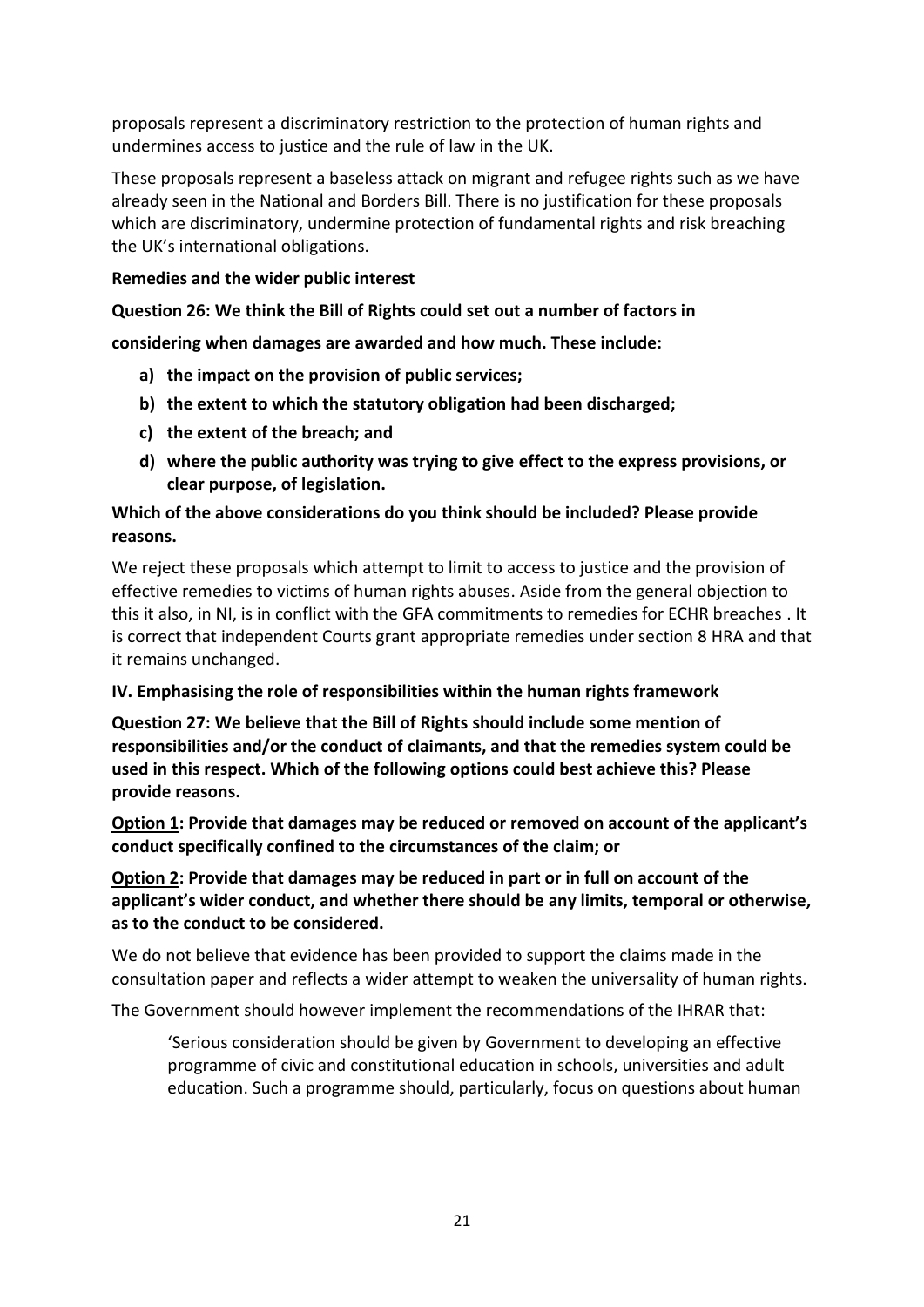rights, the balance to be struck between such rights, and individual responsibilities.' 52

## **V. Facilitating consideration of and dialogue with Strasbourg, while guaranteeing Parliament its proper role**

## **Question 28: We would welcome comments on the options, above, for responding to adverse Strasbourg judgments, in light of the illustrative draft clause at paragraph 11 of Appendix 2.**

We consider that the current approach to 'judicial dialogue', both formally and informally, between the domestic courts and ECtHR is effective with good communication and compromise demonstrated on both parts and this does not need strengthened. The relationship between domestic and Strasbourg judges is one founded on dialogue and respect as illustrated by the following example.

In considering the dialogue between the ECtHR and domestically, the decision in *Animal Defenders International v UK* is of particular interest. After deliberating for 13 months, by a slim majority, the Grand Chamber held that the UK ban on paid political advertisements in broadcast media did not violate Article 10 ECHR. Its departure from the case of *Vgt v Switzerland* with near identical facts was of particular surprise to many. It found that:

'…the applicant NGO's right to impart information and ideas of general interest which the public is entitled to receive with, on the other, the authorities' desire to protect the democratic debate and process from distortion by powerful financial groups with advantageous access to influential media.'

In reaching this decision, it is clear that the ECtHR gave weight to the domestic legislative and judicial examination of this issue.'<sup>53</sup>

An analysis of this case has found that it:

'…does represent precisely the merits of UK judges scrutinizing the state's arguments in UK courts, in Convention-rights terms and with due consideration of Strasbourg jurisprudence, before the issue travels to Strasbourg for consideration there. The Strasbourg Court not only essentially adopted the reasoning of the UK courts, but in doing so it explicitly rowed back from its own jurisprudence (i.e. the *VgT* case). This is an entirely appropriate form of institutional dialogue, and shows maturity of judgment, the flip side of the much-maligned UK courts' own willingness to apply rules laid down in Strasbourg. The upshot of this is plain: a British Bill of Rights that acted as a substitute for the Human Rights Act 1998 would have destroyed that dialogue, and made the wrong outcome in *Animal Defenders International* more likely.'<sup>54</sup>

It is worth noting that despite very regular dialogue with the Council of Europe, the UK has failed to comply with a number of ECtHR cases on Article 2 ECHR arising from Northern Ireland, as outlined above. This includes the UK obligation to hold an Article 2 ECHR compliant public inquiry into the murder of solicitor Pat Finucane. Despite these cases

<sup>52</sup> Ibid, pg 7 Recommendations

<sup>53</sup> Ibid

<sup>54</sup> https://ukconstitutionallaw.org/2013/04/25/jeff-king-deference-dialogue-and-animal-defendersinternational/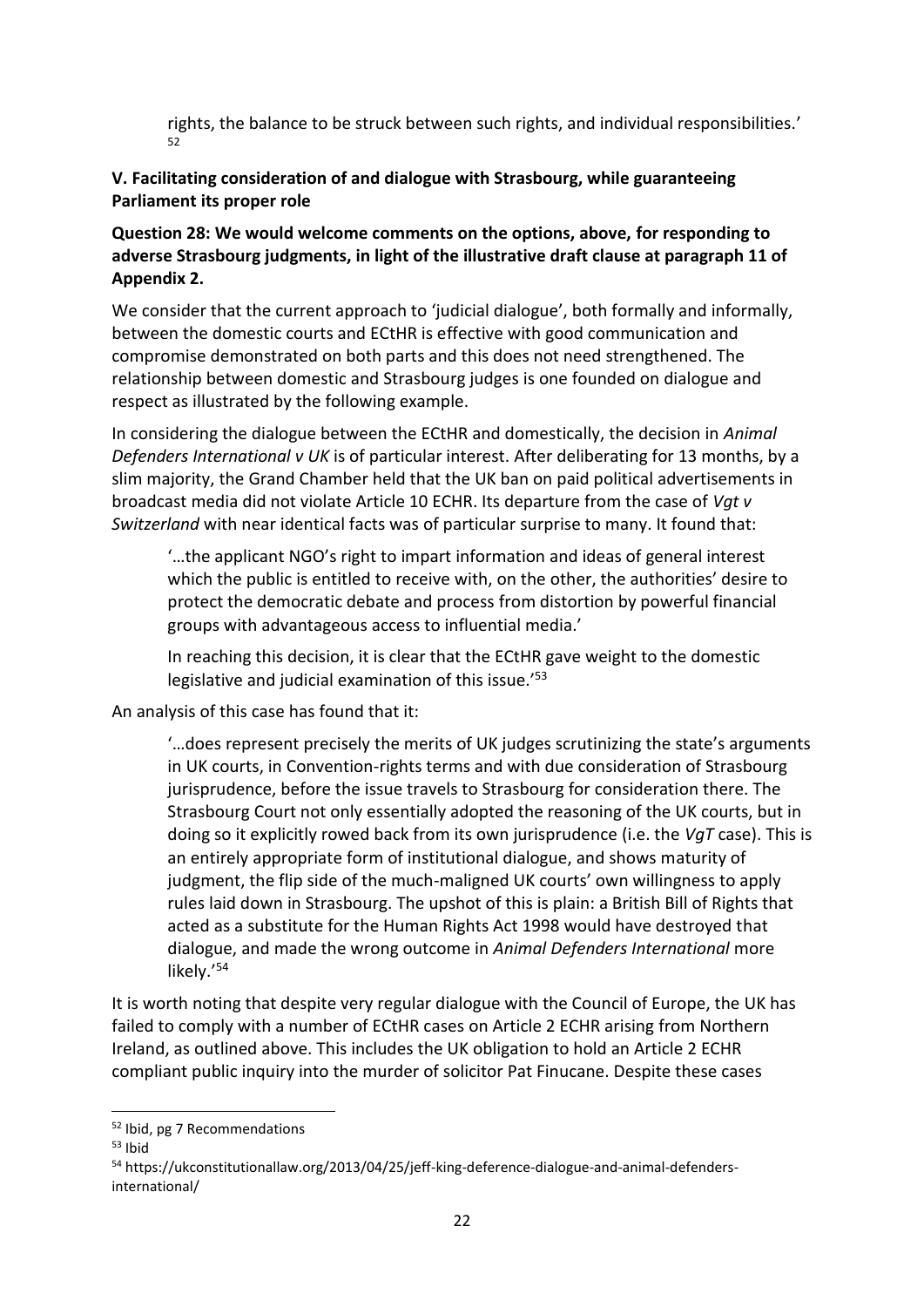remaining under the enhanced supervision of the Council of Europe's Committee of Ministers - and repeated expressions of concern by the Committee due to the delays and lack of information provided on both the individual and general measures - twenty years after these judgments the UK still has not properly discharged its obligations under Article 46 ECHR.

The British media also critiques the ECtHR, though not always constructively. This has resulted in at least one instance of the ECtHR Registrar issuing a statement as the court was 'concerned about the frequent misrepresentation of its activities in the British media.' 55

#### **Impacts**

**Question 29: We would like your views and any evidence or data you might hold on any potential impacts that could arise as a result of the proposed Bill of Rights. In particular:**

- **a) What do you consider to be the likely costs and benefits of the proposed Bill of Rights? Please give reasons and supply evidence as appropriate;**
- **b) What do you consider to be the equalities impacts on individuals with particular protected characteristics of each of the proposed options for reform? Please give reasons and supply evidence as appropriate; and**
- **c) How might any negative impacts be mitigated? Please give reasons and supply evidence as appropriate.**

As we have outlined above we object to the proposals in this consultation and suggested amendments to the Human Rights Act. Incorporation of the ECHR through the HRA was a central tenet of our peace settlement, and we consider any amendment or weakening of these protections to be in breach of the GFA, which could lead to a potential undermining of one of the most successful underpinning elements of our hard-won peace process. More broadly, the HRA, should be viewed as a success story as we have referenced above, and not misrepresented politically or in elements of the press. It is a story of 'bringing rights home' not something that should be unpicked by successors of the first signatory to ratify the ECHR.

The GFA committed to a statutory equality duty, legislated for under Section 75 and Schedule 9 of the Northern Ireland Act 1998, the main GFA implementation legislation. This takes a schemes-based approach whereby public authorities are bound by specific arrangements on consultation and equality impact assessment, where policies are likely to lead to discriminatory detriment ('adverse impact') on a protected characteristic the public authority in question is then required to consider alternative policies and mitigating measures. We would consider the proposed policy if it is proceeded with as risking significant adverse impacts on a number of section 75 groups. There is currently a significant gap in that, unlike the Northern Ireland Office, the Ministry of Justice is not a designated public authority for the NI statutory equality duty. Nevertheless in particular as the current proposals would involve a considerable diminution in rights expressly protected under the GFA itself (codifying the incorporation of the ECHR in NI law) we would urge the MoJ to produce and implement an Equality Impact Assessment (EQIA) that follows the key duties set out in Schedule 9 to consider alternative policies to prevent the regression the proposals will cause, and that the impact assessment follows the requirements for EQIAs set out by the Equality Commission for Northern Ireland. These requirements include a 12 week

<sup>55</sup> <https://www.theguardian.com/law/2013/oct/14/european-court-human-rights-attacks-uk-newspapers>